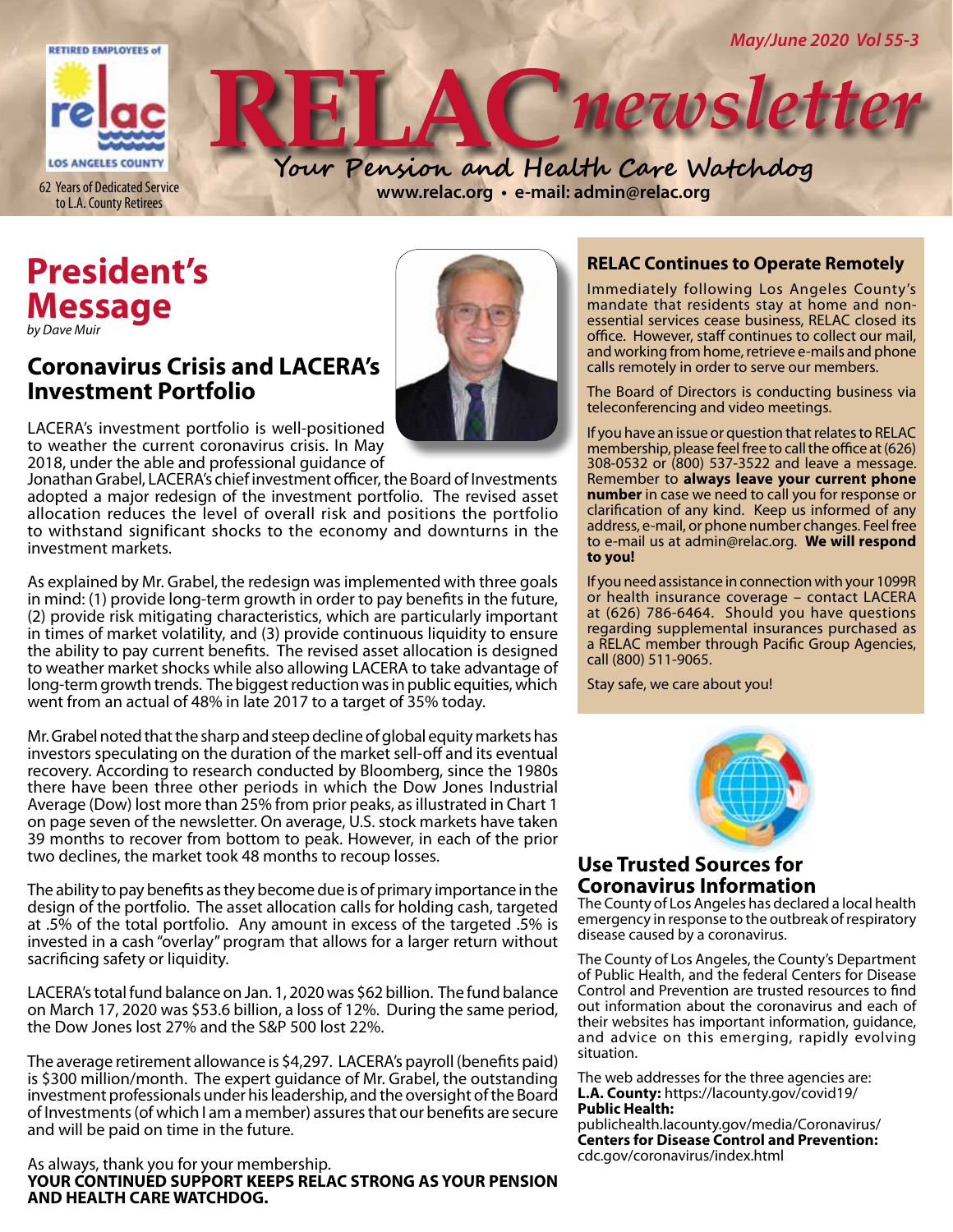# **Retirement Board** *by Les Robbins*

*Member, RELAC Board LACERA Board of Retirement*

As many of you are aware, we have an election coming up this summer, August to be exact, where we will be voting



on the retiree representatives from both the LACERA Board of Retirement and the Board of Investments. We have a primary and an alternate member on the Board of Retirement and just one member on the Board of Investments.

For the first time you will have three options on how you can vote. You will be able to vote online, over the phone, or by paper ballot (by request only). In May you will be notified by mail where you will be able to request a mail ballot. If you want to vote by mail, remember YOU MUST SPECIFICALLY REQUEST A BALLOT. If you choose to vote online, you must be sure that your "MY LACERA" account information is up-to-date. Should you have any questions about this, please contact LACERA at (800) 786-4646 or if you log on into your LACERA account you should be able to get information.

This is all new and I suspect that there will be a lot of hiccups as we move to this manner of voting. THIS WAS NOT LACERA'S OR RELAC'S IDEA, it came from the Board of Supervisors, so don't kill us if you have questions or concerns. If all else fails, just request a written ballot and you can vote in this election just like you have in the past. And remember that the addresses that ballots will be mailed to are those that you have ON FILE WITH LACERA. The County does not have this information; it uses the LACERA database.

Please vote, this is extremely important!

## **LACERA Pension Fund Among Largest in the United States**

LACERA ranked the 36th largest pension fund in the U.S., with assets of \$58.8 billion as of Sept. 30, 2019, in an annual survey by Pensions & Investments magazine. Ranked as Nos. 1, 2, and 3 were the Federal Retirement Thrift Fund (\$601 billion), California Public Employees (\$384.4 billion), and California State Teachers (\$243.3 billion).



# **News From LACERA**

*by JJ Popowich Assistant Executive Officer*

It's the evening of April 3 as I write this article. The world has changed a lot since the last RELAC newsletter and greatly impacted all of us. I send my best wishes out to each of you, hoping that the coronavirus (COVID-19) does not visit your door or those of your families and friends – and that all of us come out of this bizarre journey safely.



The COVID-19 pandemic has, of course, had an impact on LACERA. I won't address the financial impacts, as that

is a moving target, but I can assure you that LACERA has prudently diversified its investments in a manner that is designed to help mitigate market downturns. We will be here, and we will continue to pay your benefits every month, just like always.

Instead, I would like to take a moment to address our operations. A pandemic is a special type of threat to any operation. You can't simply escape it by setting up in another location. It's an inescapable foe that can only be fought by taking steps to protect your organization's members and staff members as much as possible. This means leaders make difficult choices as the threat evolves into a bona fide emergency.

LACERA has had a disaster recovery plan and a business continuity plan for many years. About a year and a half ago, we began a project to review our plans and update them since they had become "dusty." As we began this process, we knew there were many types of threats, and we started with the most obvious one – an earthquake or other single isolated event. We knew we would have to plan for a pandemic, we just didn't start there.

LACERA has never had a teleworking program for a variety of reasons specific to how we run our organization. As such, when the pandemic hit and the "Safer at Home" order came out, we had to scramble to implement technological tools that would allow us to continue operations while respecting social distancing practices and the order to shelter at home.

As the COVID-19 pandemic worsened, we made several tough decisions to protect our members and staff members while continuing to provide services. At the same time, we focused on developing new ways to stay up and running.

One of our first decisions was to close our Member Services Center (MSC). In the 15 years I have been overseeing Member Services, we have never done this, and I never imagined we would – especially during our annual "March Madness" retirement spike. However, it was critical to protect both our members and staff members. When we closed the MSC, we quickly reached out to reschedule members with in-person appointments to phone counseling sessions.

Next, we restructured our workforce into four teams: a core group of staff members who needed to be in the office to keep business running; a group that could begin working from home; and two alternating teams that would work at home one week and at the office the next. The plan was to ensure that if one team was exposed to COVID-19, the second team could pick up the ball and keep things running.

This soon proved to be a solid decision, as the pandemic continued to grow and evolve from a threat to a catastrophic event. In a short period of time, we had several close calls in our facilities where staff members were potentially exposed to COVID-19 or were around family or friends who exhibited symptoms. Fortunately, as I write this, no staff members are known to have contracted COVID-19, and all their family and friends are OK, to the best of our knowledge. However, it was clear that had one of our staff become infected, entire work teams would have been compromised and lost while quarantined or self-isolating.

Despite the reduced workforce, we continued to get the job done. Our call centers continued to operate, our Benefits team continued to retire members and maintain account updates as requested, and our support services kept our organization functional. We are happy to report that all members who elected to retire by March 31 were processed.

But as the threat continued to expand rapidly and the number of internal incidences picked up, we made the next, most difficult decision: We reduced our presence at the office to the bare minimum, closing our onsite call centers and moving as many staff to working at home as possible. Unlike large financial corporations that have multiple call centers throughout the country, LACERA has only one location. Protecting our staff members so they could continue to provide some level of service was a priority. The alternative was to provide no service at all.

*continued on p.7*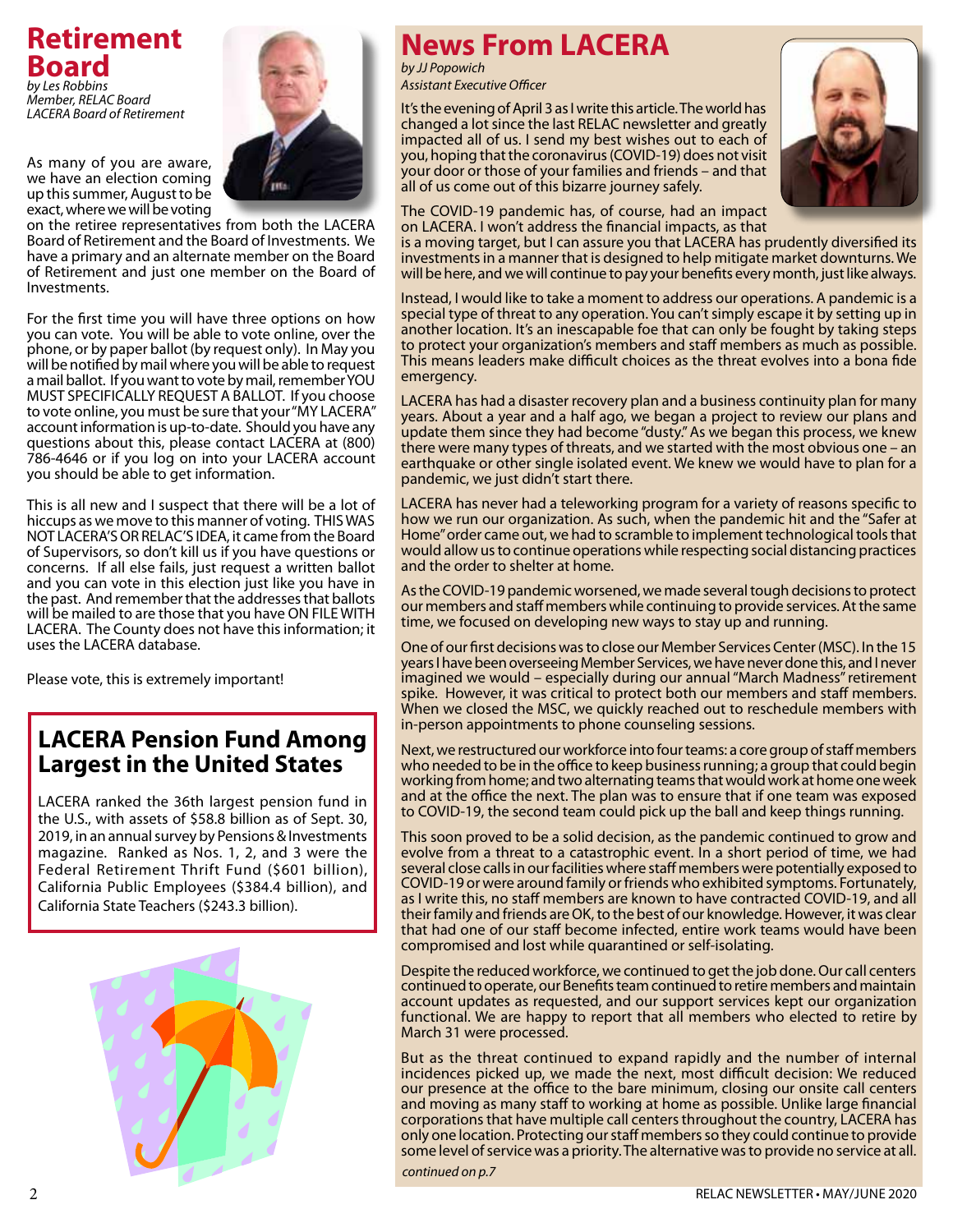

### **RELAC Cancels Events Due to the Coronavirus Pandemic**

RELAC values its mission to help our members<br>keep connected to promote their health, wellbeing, happiness, and continued productivity.<br>Regrettably, due to the coronavirus pandemic, we have reluctantly been forced to cancel or postpone the following events in the interest of the well-being of its membership, their families and our communities:

Golf tournament at the La Mirada Golf Course on April 13.

Regional luncheon in Lancaster on April 14.

March for Babies Walk – Rescheduled from April 25 at Grand Park in Los Angeles to Friday, May 15 as a virtual event.

General Membership Meeting at Torrance Community Center on June 3.

Dodger Night at Dodger Stadium on July 17.

The RELAC Board of Directors reminds you how important it is to comply with the recommendation of the Public Health Department and stay at home!

If you must venture out for essential services, use gloves and masks if you can. We recognize that isolation can be a very difficult time and encourage you to go out into your own backyard when the weather permits  $-$  play a little music, read a book, work a crossword puzzle, make those phone calls you have been meaning to make but for which you haven't carved out the time. Stay as engaged as you can without physical contact – Be safe - Isolate!

#### **Happy Birthday, RELAC Centenarians**

Happy birthday to our members who will be 100 and older in May and June. May

#### **Marguerite R. Spears,** 103

Community Development, May 5, 1917 **Mary E. Allen**, 100 Municipal Court, May 19, 1920 **Henriette Simon**, 100 Otis Art Institute, May 22, 1920 **F. Jewell Langner**, 100

Health Services, May 31, 1920

#### June

**Margie Yoshizumi**, 100 Public Social Services, June 7, 1920 **Johnson Anderson**, 106 Sheriff, June 14, 1914 **Charlotte F. Hammett,** 104 LAC+USC Medical Center, June 25, 1916

# WELCOME NEW MEMBERS

#### **February 2020 – March 2020**

**Assessor –** Marietta Price

**Children & Family Services –** Elena Catbagan, Helene Handler, Darcy Hastings **Child Support Services –** Victoria Slater **District Attorney -** Pamela Bozanich **Fire –** Norman Ortner, Joseph Steed, Mark Valance **Harbor/UCLA Medical Center -** Anita Schumacher **Health Services –** Marylou Clymore, Lucy Gomez, Carolyn Rhee **Internal Services –** Esperanza J. Davila, Ann B. Kim, Pennye King **LAC+USC Medical Center –** Sandra Kritier **Mental Health –** Gloria Brown, Cinderella Cernik, Gerald Cernik, Gladys Platts **Probation –** Evelyn Olivas, Lena Virgil, Diane Williams **Public Health –** Doris Jones-Anderson **Public Library -** Bruce Gross **Public Social Services –** John Armour, Edwina Benson-Higgins, Linda Hawes, Urbano Martinez, Norma Parra **Registrar -** Sherry Green **Sheriff –** Deborah Alvarez, Jeffrey Collins, Stephen Herrel, Joseph Leyva, Mara Rhone, Kei Sakita, Carole Sanford, Christopher Young **Superior Court -** Vivian Carlson, Huong Nguyen, Dennis Villa **Treasurer/-Tax Collector - Cecelia Buys Workforce, Aging & Comm. Services –** Nancy Cadena Perez **Department Not Designated –** Margaret Heeb, Philimene Lillio

**New Associate Members –** Derrick G. Anderson, Gretchen Armour, Jude Buhler, Alexander Buys, Partricia Chisam, Segundo Davila, Erica Herrel, Darlene K. Leyva,. Joseph Lillio, Toni O. Martinez, George Parra, Jane Yoshie Sakita, Derek W. Slater, Erin Valance, Robert Woodhouse, Paul Younger

**New Affiliate (Active) Members** - Raul Garcia, Public Social Services

*Thanks for New Member Referrals*

We would like to thank the five members who recruited colleagues to join RELAC during February and March 2020. Due to our aging membership, we must remain vigilant in signing up new members in order to remain a strong organization to protect your hard-earned pension and health benefits. We are the only organization that exclusively serves the interests of Los Angeles County retirees, so help us help you. For membership applications and brochures, call the RELAC office at (800) 537-3522, e-mail admin@relac.org or go online at www.relac. org. Be sure to tell the new member to put your name on the application as making the referral.

Our thanks to these RELAC members (shown in bold) for referring new members (shown in italics):

**Kevin Ford,** *Vivian Carlson*, Superior Court **Elizabeth Eberhard**, *Lucy Gomez*, Health Services **Charles Gross,** *Bruce Gross*, Public Library **Joe Kelly,** *Cecilia Buys*, Treasurer-Tax Collector **Debbie Migliaro**, *Raul Garcia*, Public Social Services

#### **WHERE ARE YOU?**

We continue our efforts to locate RELAC members for whom we have no current address, phone number, or e-mail address. Thanks to those of you who contacted your friends or family members whose name you saw listed in our last edition – it is helping! Here are a few more of those we would love to hear from. Call us at (800) 537-3522 or e-mail us at admin@relac.org!

#### **From Texas:**

Joseph L. Love of Grand Prairie, Arzona Lee of Mansfield, Manuel R. Agramonte of Houston and James E. Brazier of Beaumont.

#### **From Arizona:**

Chapman Fulmer of Fort Mojave; Bernadine Blucher of Sedona, Doreen Wade of Scottsdale, Albert E. German of Mesa and Leland Mathis of Queen Creek. **From Utah:**

Joyce Werkern of South Jordan, Betty Brewer of Salt Lake City, Heinz Cuvelier of Provo, and Russell Holmes of Summit.

#### **From California:**

Helen B. Slem of Quartz Hill, Marcia Williams and Lois Selby of Lancaster; David B. Walker and Mary Louise Garner of Palmdale, and Joan Schiefelbine of Mammoth Lakes.

#### **And from various states:**

RELAC NEWSLETTER • May/june 2020 3

Patricia Goya of Kailua, Hawaii; Burton Denmark of Fort Collins, Colorado; Don A. Hansen of Boise, Idaho.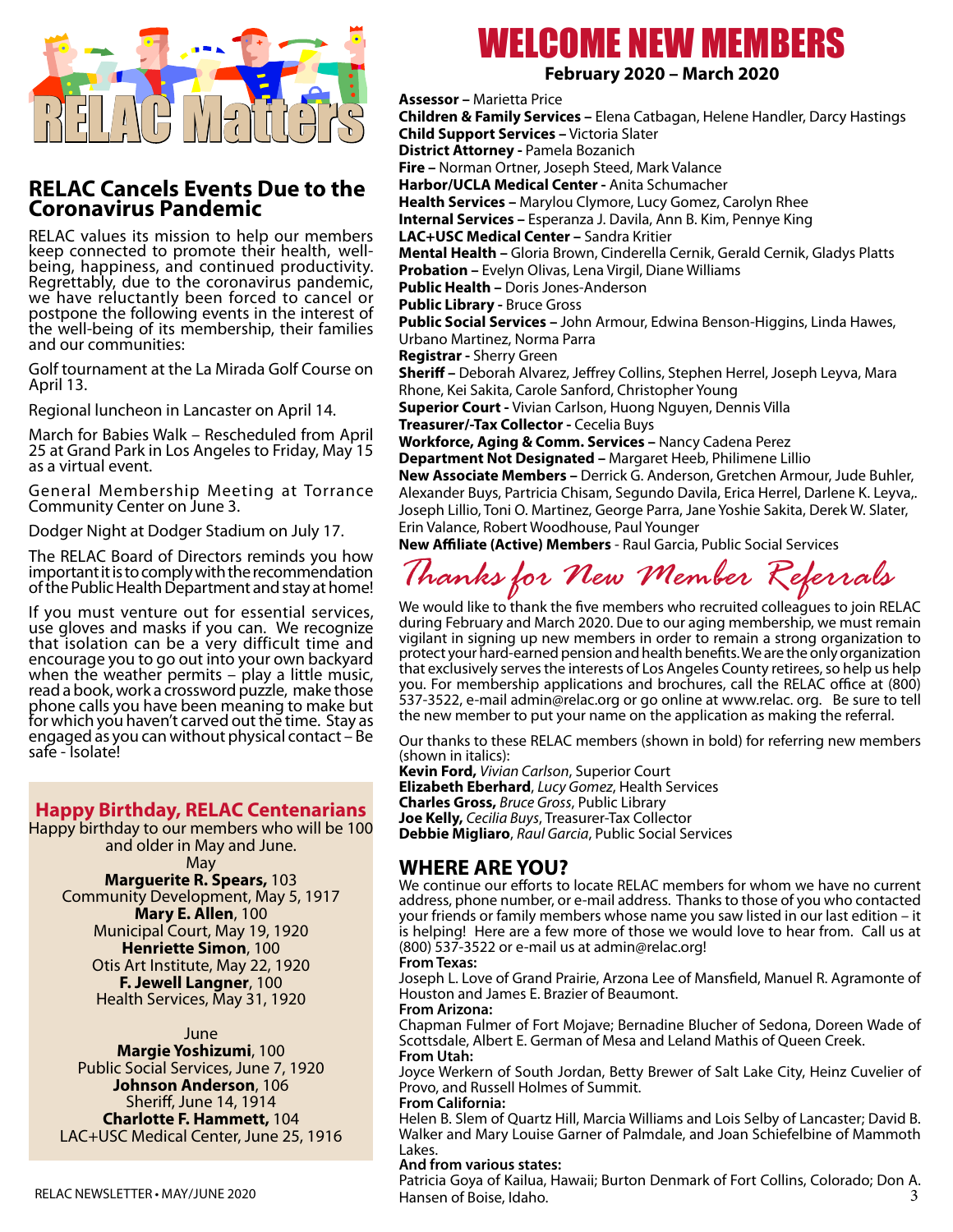



*LACERA CEO Santos Kreimann Fire Chief Daryl L. Osby, RELAC President Dave Muir, Public Defender Ricardo Garcia, Military & Veterans Affairs Director Ruth Wong, LACERA CEO Santos Kreimann, Treasurer-Tax Collector Keith Knox*



*RELAC member Phil Ow; Jing Hu, president of Chinese Employees Association.* 

#### **ANNUAL RECOGNITION LUNCHEON** *by Evelyn Gutierrez, Chair*

*Special Events & Luncheon Committee*

RELAC's Annual Recognition Luncheon held on February 20, 2020 at the Almansor Court in Alhambra featured a "double hitter" program. Keynote Speaker Public Defender Ricardo Garcia shared information on the department's "Holistic Advocacy" for adults experiencing homelessness and long-term economic and social exclusion.

In addition, new LACERA CEO Santos Kreimann presented a comprehensive overview of LACERA's vision for the future and expanded support for families in need of enhanced survivor benefits. Members also enthusiastically welcomed Ernie Perez and the TSA Chorus (Transportation Security Administration) and their inspirational musical tribute to our nation and our veterans.

Leading the Pledge of Allegiance, Brigadier General (Ret.) Ruth Wong, Air Force also saluted our veteran members in the audience. RELAC members were recognized for their generosity and support as participants in the annual March for Babies walk, having raised over \$5,300 in 2019 and for supporting the County's LA Found program, which provides tracking bracelets for people with dementia.

A great time was had by all who attended. If you were unable to attend, we missed you and hope that next year you can join us in reconnecting with friends and co-workers at our annual "get-together" luncheon.

See you soon.



*Sandra Ha, president of* 

*Vietnamese Employees Association; Pauline Oghenekohwo, president of African American Employees Association.* 

*Veteran members in attendance.*



*Public Defender Ricardo Garcia.*



*Ernie Perez & TSA singers*



*RELAC Vice President Brian Berger, March of Dimes manager Amy Dittmore, RELAC President Dave Muir.*



*Health Services retirees Patti Sweet, Barry Hunt, Christine Rufolo, Norma Jacobs, Carolyn Rhee.* 



*Chief Administrative Office trainees from early '70s: Roy Hanson, Bob Helmar, Dean Smith, Barry Hunt.*



4 RELAC NEWSLETTER • May/June 2020 *Liz Baca, Alternate Public Defender Robert Meneses Photos by Epifanio "Epi" Peinado, Phil Ow, Norm Braverman.*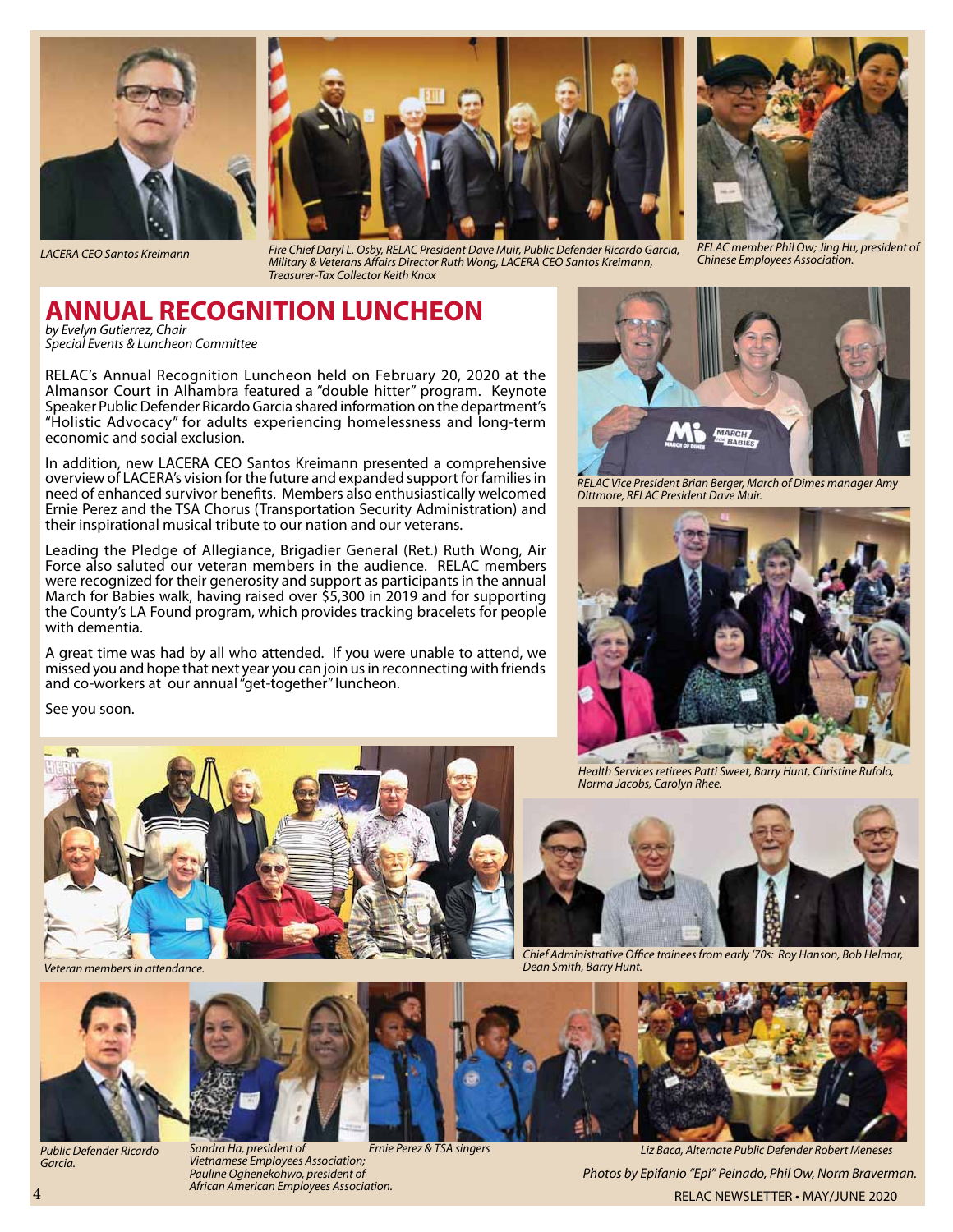

#### **"SAFER AT HOME"**

On behalf of your RELAC Board of Directors, we thank you for supporting the County's recent

request that you remain safe and well in your homes. The recent coronavirus "Safer at Home" Public Health order affects us all, including your RELAC office staff.

As an option to this column's information on special events available for your enjoyment, the following virtual offerings are shared:

#### **March for Babies Virtual Walk**

RELAC's March for Babies Team will continue to support the March of Dimes **May 15 Virtual Event.** Team donors can help RELAC raise funds for medical research through June 30. For MOD updates, visit our website or www.marchforbabies.org/Team/RELAC .

#### **LACMA @ Home**

The L.A. County Museum of Art is inviting you to visit LACMA @ Home for at-home viewing of museum offerings. You can Watch, Listen, Read, Learn and **Browse** LACMA's collections, exhibitions and archives at home.

#### **L.A. County Parks**

Visit the County Parks website for current updates regarding temporary closures on golf courses, trails, park programs, etc. Visit parks.lacounty.gov .

#### **LA County Library**

Your library card is your key to Library "Access from Home" offerings. Library digital resources are available 24/7, all you need is your library card number and PIN. You can read eBooks, listen to audiobooks, stream movies, access digital magazines and stream music at home.

#### **Library Update:**

Due dates on borrowed material will be extended, no late fines will be assessed, and customers can return materials when the libraries reopen.

If possible, **stay connected** to your County family by calling a friend, writing a letter, sending a card to a homebound friend or text others.

#### We care about your health and wellness. **Stay safe, Stay healthy, Stay at home.**

For updated information, visit www.relac.org .

# **FOR SALE TWO COMPANION MAUSOLEUM CRYPTS** at

the San Fernando Mission Cemetery**.** Each com- panion crypt holds two caskets or urns. Includes one crypt plate each, one insert each, one vase each. Located next to each other, are at prime location height, approximately five feet from ground. Asking market price at \$20,000 each companion crypt. If interested, please contact Laura at (626) 222-3040.

**THREE SINGLE CEMETERY PLOTS**, Rose Hills Memorial Park. \$ 6,000 each. For more information send an e-mail to: Piva940@yahoo.com . Attention to Ali.



# **Letters To The Editor Write On!**

To RELAC officers and members - thank you for the 18-month pocket calendar; I always keep it in my purse for all appointments and celebrations. I never leave the house without it. Thank you for your kindness. **Olga Lederer, Covina, California**

Dear RELAC, thank you for all the work you do on our behalf! Love. **Louise B. Gulartie, Tujunga, California**

Hi RELAC. Thank you for all you do for the retirees and spouses, we really appreciate it. I want to thank all the firefighters that have given their lives to fight all the brush fires for last year and this coming year. You are the hero and I give a lot of respect and a big thank you.

#### **Gloria Boothe, Wilmington, California**

Thank you for all you do for keeping us retirees informed. The medical coverage is such a Blessing!

#### **Dorothy Karssen, Orange City, Iowa**

Greetings! I look forward to receiving my RELAC newsletter bi-monthly. You do a great job. Didn't notice Spring Drawing opportunity at first glimpse. Good thing I checked again. God bless all of you.

#### **Myrna-Joy Pugh, Los Angeles, California**

I read in the RELAC newsletter that our former co-worker and assistant director at Senior and Community Services Larry Johnson passed away at age 79. Larry, rest in peace and condolences to your family. You were a good man. I encourage County workers, past and present, to become a member of RELAC. They keep us all up-todate as to what's happening in County government upfront and behind the scenes. **Bill Yaney, San Pedro, California**

You did a masterful job of editing the article (on Ted Lumpkin, Jr.). RELAC is very fortunate to have you as editor!

**Jason H. Williams, Los Angeles, California** 

I was sorry to hear of the passing of Chuck Leonard. I knew him very well. He was always cheerful, with a wonderful smile.

**Harry Hufford, Santa Rosa, California**

## **Sheriff Retirees Plan 41<sup>ST</sup> Annual Reunion**

Retirees of the L.A. County Sheriff's Department are planning their 41<sup>st</sup> annual reunion for June 21-26 at the Inter Mountain Fairgrounds in McArthur, California. Should the event need to be cancelled due to the coronavirus pandemic, notice will be provided on RELAC's website and Facebook page.

All retirees of the department, including civilian, and their traveling companions are invited to the event. The registration fee is \$10 per person, paid upon check-in. The fairgrounds is located on Highway 299, approximately 70 miles east of Redding. This beautiful spot lies between the peaks of Mt. Lassen and Mt. Shasta.

Attendees may bring their RV, tent, or stay in one of the local hotels in Fall River Mills. Full hook-up camping, showers, laundry; and 30-amp and some 50-amp service is \$15 per night starting Friday prior to the event. Early camping arrivals prior to Friday will pay the normal campground rate.

Activities include golf tournaments at a championship 18-hole golf course, Bocce ball, card tournaments, potluck dinners, steak fry, a catered dinner, a pancake breakfast, fishing, Casino nearby, sightseeing or just relaxation. Newly retired and surviving spouses and family are especially welcome.

To RSVP or obtain additional information, contact: Charlie or Linda Englebart at (562) 889-3757 – Pt4charlie@aol.com Tom Sargent (530) 243-8982 – tsgt907@charter.net Richard or Judy Smith (626) 444-0686 – retiredstars@earthlink.net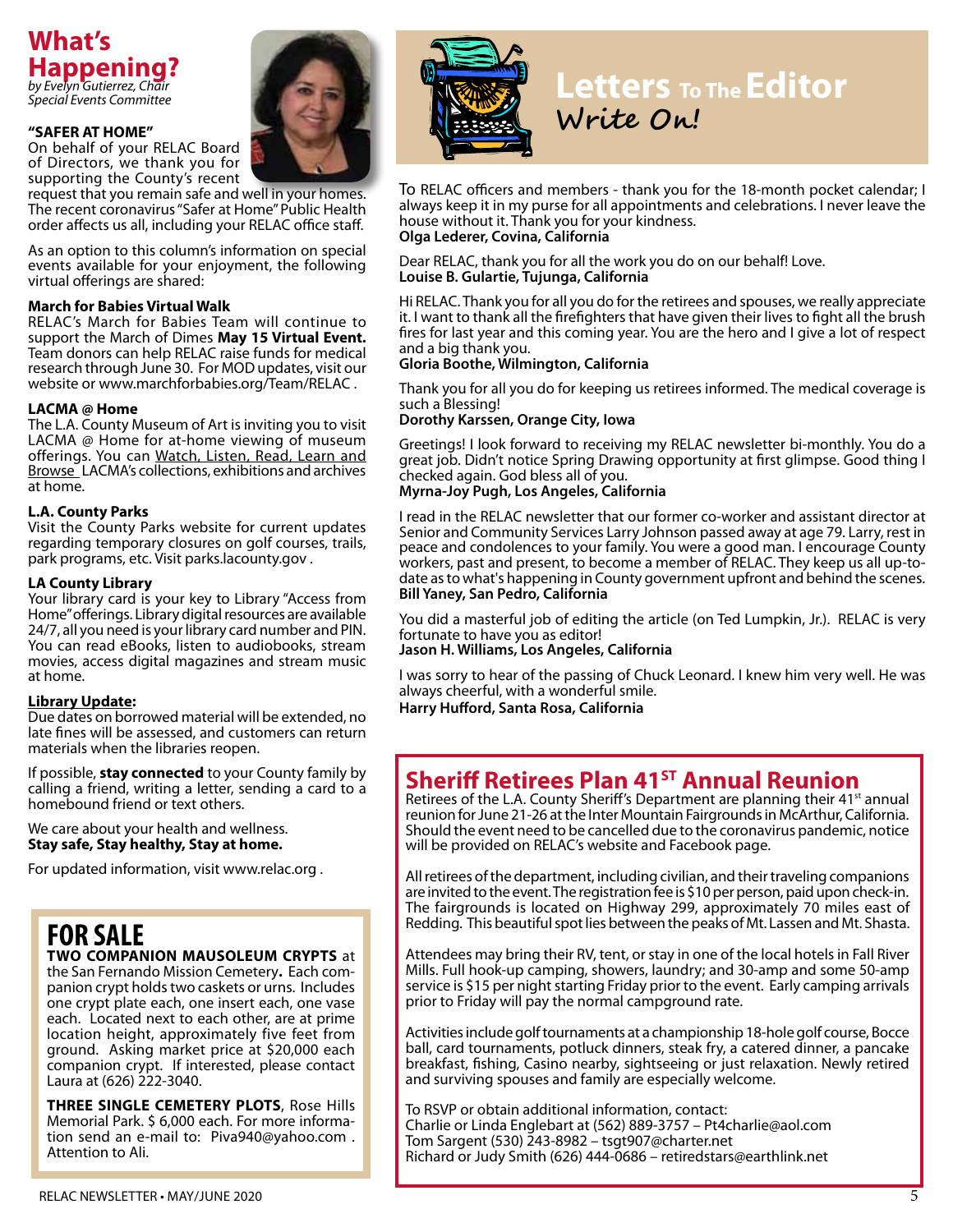## **Meet Your New RELAC Directors**

*On kayak trip down the L.A. River With wife and children*

#### **JOE KELLY**

I am bi-coastal, a New Yorker, born in Queens New York, one of the five boroughs that constitute New York City, and an Angeleno. I am the youngest of seven, and I have a twin sister who lives in Chicago. My father was a public servant – for 30 years he was a captain



of the Staten Island Ferry Boat that ran from the tip of Manhattan to Staten Island. My mom tended to duties in the home. Today, there are 40 of us in my family, counting my siblings, my nieces and nephews, my great nieces and nephews, and spouses. My parents are both deceased.

My parents always stressed the value of education and the importance of a strong work ethic. In high school I read an article in the New York Times about a common trait among successful people who worked on "Wall Street" – they had all started in the mailrooms of their respective firms. So, I went to the public library, got a book on boutique Wall Street firms, and I wrote a letter to the president of 10 firms I selected asking for a summer job in their mailroom. One responded and I went for an interview. I got the job, and I was later told that I was a very good mail boy because I remembered where each person wanted her or his mail placed. (The fact is, I didn't remember it. I wrote it down in a small notebook and referred to it constantly.)

Six months later, in my final year in high school, the firm called to ask if I had an interest in working in its Paris office that summer. I was to staff a telex room, typing buy and sell stock and bond orders from Paris to New York. They asked if I could type, and I responded, "Yes, I can." I lied – I couldn't type a thing. But I went back to the library, took out a book on how to teach yourself to type, rented an IBM Selectric II typewriter and for 90 minutes a day for the next four months I taught myself to type. That summer, and every summer during college, I worked for that firm in its Paris office. I had enrolled in New York University to be an accountant, but after my first summer in Paris, I returned and changed my major to art history. My story is one of many stories that speak to why public libraries matter – they change lives.

After graduating, I leveraged my summer experiences to land a finance analyst position at Morgan Stanley, where I stayed for eight years, in progressively responsible positions, before moving to Los Angeles. By that time, I had come "out" as gay, and my partner at the time was a film and television director, and we found that more and more of his time was spent here in Los Angeles. I resigned from Morgan Stanley to pursue graduate studies at what is now the Sol Price School at the University of Southern California, and we both moved to Los Angeles.

After graduating from grad school, I was recruited by the L.A. County Auditor-Controller's Office and worked for a number of years in the Audit Division. An assistant director position became available in the Treasurer-Tax Collector's Office and I applied for it and was hired. That position led to chief deputy and then in 2014 to treasurer-tax collector. As treasurer-tax collector, I served as the ex officio trustee on each of the two boards that govern LACERA, the Board of Retirement and Board of Investments, pursuant to state law.

Switching gears, I live in the Franklin Hills neighborhood of Los Feliz, in the City of Los Angeles in an 864-square-foot California bungalow that is nearly 100 years old. I retained an architect to design a "tiny house" of 256 square feet to be built as an attachment to my house, and I hope to obtain that building permit soon. My California friends can't believe I live in such a small house, while my New York friends **EPIFANIO (EPI) PEINADO**

I am a local, born and raised in Los Angeles' Lincoln Heights community, a few miles east of downtown L.A. My parents were from Mexico and immigrated to



this county for a better life. My father worked in the trenches of the food industry and my mother was a homemaker. They managed to eke out an existence in Los Angeles and raised a family of seven boys. We knew early on that furthering our education would be the key to getting ahead, and I'm so proud to say that amongst by brothers and I, we have a Ph.D., three master degrees, and four bachelor degrees. My brothers and I all gravitated towards the security and stability of public service, and launched careers in government, education, and public safety.

My journey with the County of Los Angeles started in 1984, in what I then thought would be a two-year stint. Well, it turns out that I was blessed to have had a wonderful and fulfilling 34-year career with the County of Los Angeles, which included the privilege of serving the departments of Children & Family Services, Health Services, Office of Affirmative Action, Fire, and Human Resources. The pinnacle of my career was to have served as chief deputy to the director of personnel, Lisa M. Garrett, and work with a great Team HR in the Department of Human Resources (DHR).

I've had many highlights in my career, too many to mention. A couple of recent projects that I'm very proud of was the design, development, and implementation of the County's Executive Leadership Development Program. We partnered with USC's Sol Price School of Public Policy in rolling out this award-winning program. Many emerging leaders in the County have taken advantage of this program and it has led to advancement opportunities for participants. I'm also very proud of Team DHR's work on the County's Pilot Temporary Services Registry – or – TempLA!, a program that has allowed employment-insecure individuals to gain entry-level experience performing public service, in hopes of becoming permanent County employees.

I do have a County experience that stands out – it was the defense of a thesis! Or that's the way I experienced it! Some years ago I was called to meet one-on-one with a member of the Board of Supervisors about a program developed by Team DHR, in which I was the lead manager. The supervisor insisted that no one else attend. This, it turned out, was a make-it or break-it career moment. It turned out to be one of the most challenging, intense and yet rewarding meetings that I had experienced – and up to this point in my career, I had had many. I remember that as I was walked out of the supervisor's office, a senior staff in attendance said that it was one of the best one-onone meetings they had witnessed with the supervisor. It confirmed for me that there is no substitute for benefits of teamwork and rigors of subject matter expertise.

None of my career achievements would have been possible without having worked with wonderful mentors and great staff; I have been blessed to have had both in abundance throughout my career. I'm reminded that we are at our best when we are working together towards a common goal. That said, my biggest blessing was meeting, then marrying, Charlene Dimas-Peinado. She has inspired me to be better every day. She is a servant-leader in her own sphere of community-based child and family mental health services in Los Angeles. She also serves the broader community in a variety of ways, one of which is as a commissioner of the County's Natural History Museum. We are looking forward to celebrating our 30-year wedding anniversary in June. Our children have also been the source of inspiration in my career and pride as a parent. Our son, Esteban, is a recent graduate from Santa Clara University and our daughter, Belen, is a senior and in her final year at the University of San Francisco – each will create their own path and we are confident that they have the values and skills to do well in life.

*continued on p.10*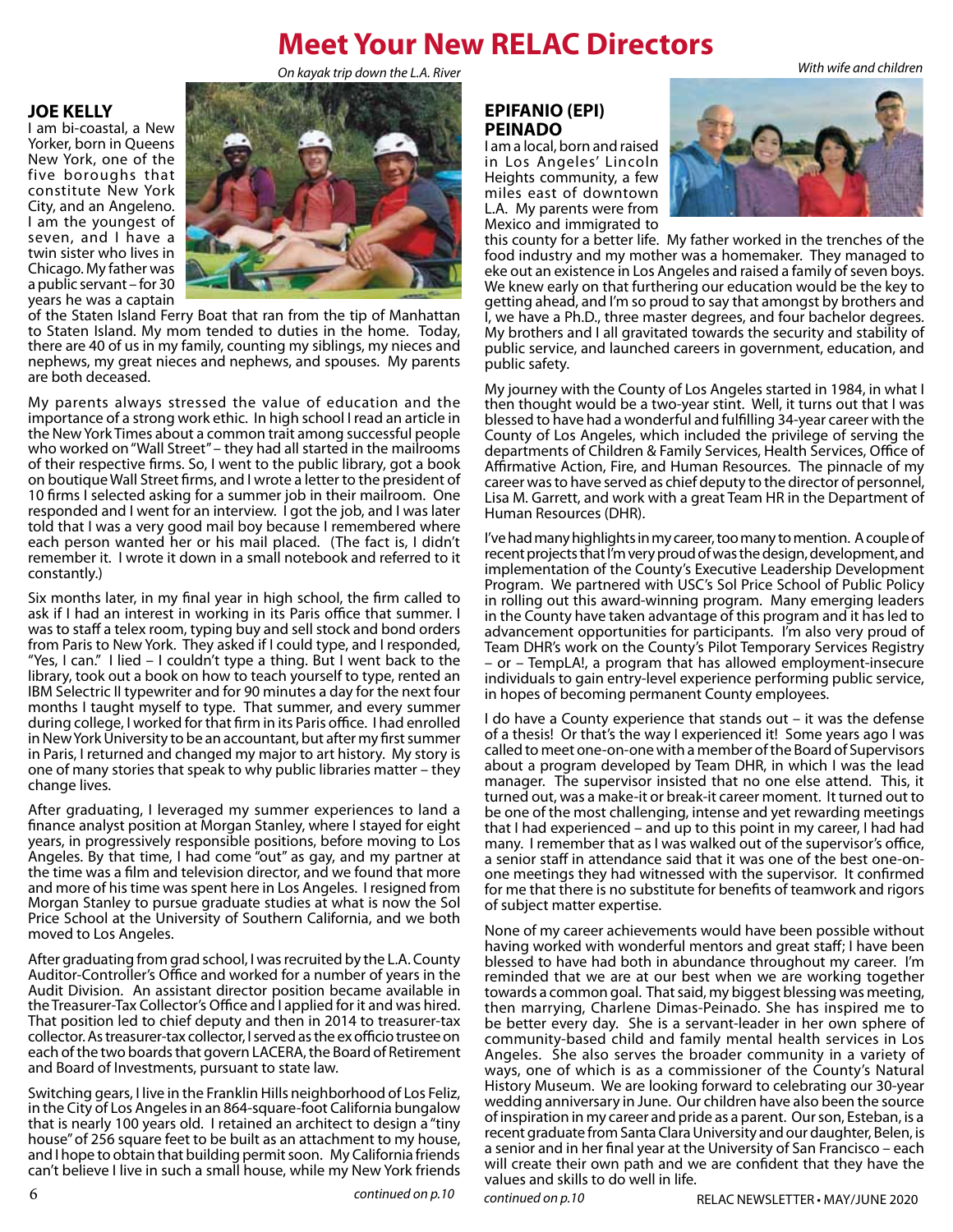#### **RELAC NEWSLETTER**

Vol 55 - May-June 2020 Number 3

Retired Employees of Los Angeles County 1000 S. Fremont Ave. Unit 15, Alhambra, CA 91803-8802

(626) 308-0532 (800) 537-3522 Fax (626) 308-2901

E-mail: admin@relac.org website: www.relac.org

#### **Board of Directors**

President **Dave L. Muir**

Vice President **Brian Berger**

**Secretary Greg Walia**

**Treasurer Dyanne Nelson**

#### **Members**

Donald Fandry Evelyn Gutierrez Judy Hammond J. P. Harris Linda C. Hopkins Joseph Kelly Epifanio Peinado Alice Prouty Les Robbins Mary K. Rodriguez Diane Sandoval

Past President Bill de la Garza

Editor: Judy Hammond Copyright © 2020 by RELAC. This information presented in your RELAC Newsletter is believed to be from reliable sources. However, no responsibility is assumed by RELAC or the writers for inaccuracies in the articles as published.

Office Hours 9 a.m. - 4 p.m. Monday - Thursday Closed Friday, Saturday, Sunday & Public Holidays

#### LACERA from p.2

In the span of a few weeks, our Systems team developed a secure work-at-home access portal for our service units, and work units developed new procedures and rules. While these are big accomplishments, made possible by the hard work and cooperation of Systems and other divisions, it is just the beginning of the telework program.

COVID-19 has tested, and continues to test, LACERA, but we remain on the job. Although our call center was closed and our ability to interact with members was hindered, we still took messages, called members back, answered e-mails and secure messages, and continued to process work. When calling members back from home, our staff volunteered to use their personal cellphones. Unfortunately, because these calls showed up as masked numbers and many members did not answer, those callbacks resulted in staff leaving voicemails, thus restarting the cycle.

This first full week of April we have doubled our capacity to work and serve our members remotely – just a week and a half after we transitioned our call centers. We continue to improve our capabilities and expand our capacity to serve our members. We are introducing a new way for members to return our messages and connect with a retirement benefits specialist on an appointment basis, and we are also developing a virtual call center to restore our customer service abilities to near full-service functionality. We are targeting this service to be up and running by mid-April.

We recognize this has been extremely hard on those of you who need to reach out to us for service. We are committed and working as quickly as we can to restore our normal level of service. We also recognize the COVID-19 threat will be with us for some time. As we restore our services one by one, we will be sure to build them in a robust manner that will make our future customer service operations more nimble, flexible, and secure.

In closing, thank you for your patience and understanding. Many members we have spoken with have been supportive and understanding, and we appreciate it. We are focused on continually improving our ability to provide services to our members during this catastrophic event and beyond.

Through this public health and economic crisis, one thing remains constant and true about the LACERA team, our dedication to the financial well-being of our members and our commitment to our mission to produce, protect, and provide the promised benefits now and well into the future.

Stay safe and well.



## **LACERA'S Investment Portfolio Recoveries**

#### **Recoveries from Collapse**

Since the 1980s, the Dow has recorded three other losses of more than 25% from previous highs. Historically, recoveries from these lows have taken many months.

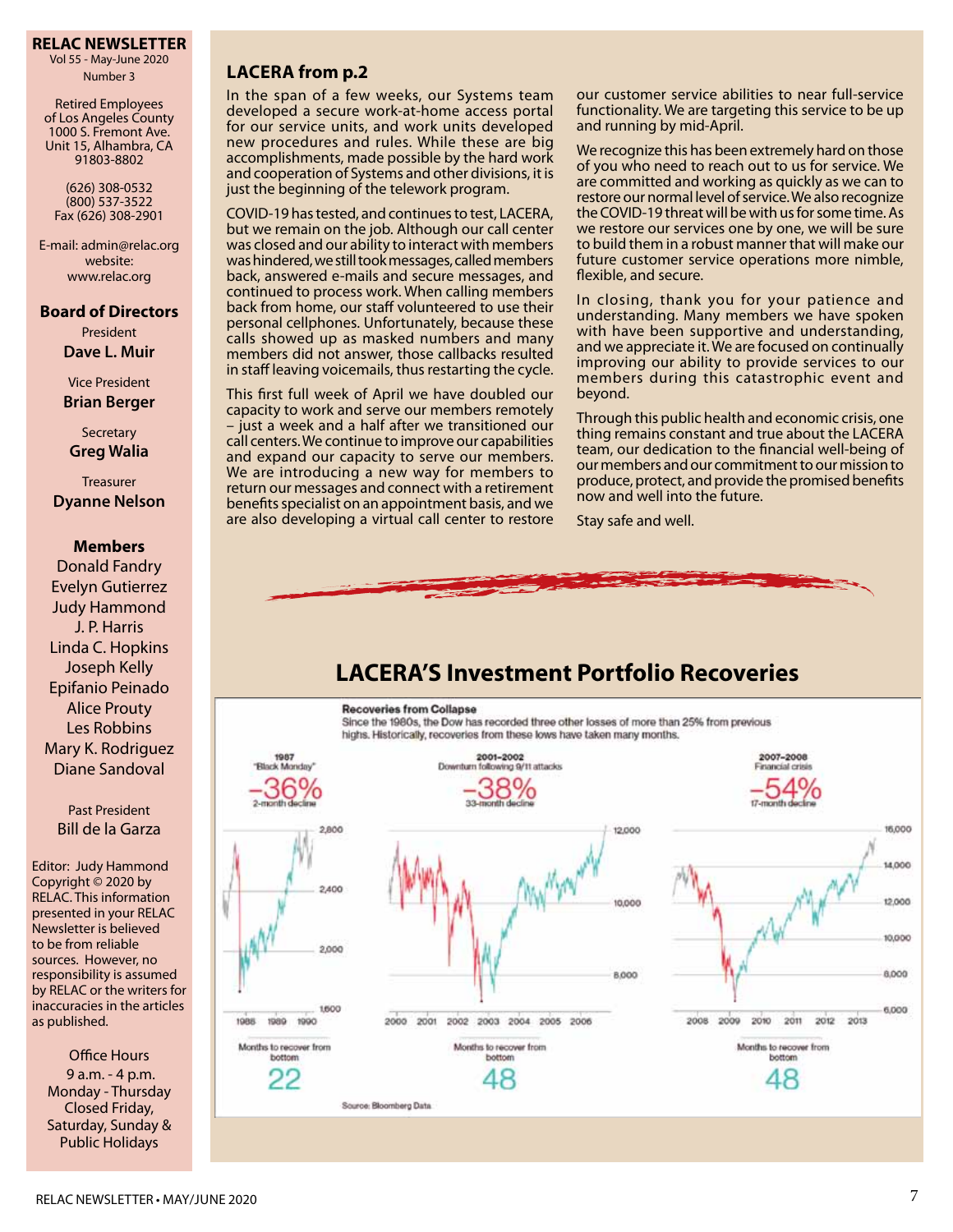*With wife, Catherine*

# Keeping Up With Retirees

*We asked two RELAC members to let us know what they have been doing since retirement. Their articles follow.*



#### **ALICE PARKER**

In February 1971, I started my County career with the Department of Personnel as an intermediate typist clerk. I worked in the Workers' Compensation Unit as the support clerk for seven Workers' Compensation claim examiners. I was responsible for sending out Workers' Compensation accept and denial letters to applicants that had filed a Workers' Compensation claim, and for setting up doctor appointments and paying mileage for claimants to attend their appointments.

Throughout the years I remained with the same County department, although we changed names several times. In later years I was promoted to a Workers' Compensation claim examiner, handling a vast number of employees in such departments as Sheriff, Fire and Marshall, and working closely with County Counsel as our legal advisor. During that time I attended night classes at Pasadena City College and received a certification in medical terminology, which I much needed when I had to rate a disability claim or a compromise and release claim for the amount of funds that were due to an applicant for the settlement of their disability case.

In the mid1990s our Workers' Compensation section was contracted out to private insurance carriers and during that time our department name changed to RIMA. For about one year I traveled to Orange County to work with one of the private insurance companies that had obtained some of our cases to train them on the County procedures of handling Workers' Compensation claims.

Over the succeeding years our department name changed again to Department of Human Resources and during this time I progressed in various assignments to the level of Human Resources analyst, supervising the countywide Test Administration and Employment Information Office, providing service to the general public and all the departments, as well as testing thousands of clients seeking employment. During my County years I was an active member in the International Public Management Association for Human Resources and Western Region Intergovernmental Personnel Assessment Council and participated in the Southern California Public Management Association Human Resources Recruitment and Selection Workshop.

On Sept. 29, 2011, after serving Los Angeles County for 40 years, I decided to hang up my County hat, even though I loved my department, my great staff and my many friends. Right after my retirement day I wasted no time in traveling. I headed to Italy. I took a tour of Rome, Florence, Naples, Venice and several other cities while I was there. I have traveled to Barcelona, Marseille, Genoa, Valletta, and Spain. I go to Illinois twice annually to see my daughter and family. And before the coronavirus pandemic hit, I had plans to travel to Amsterdam and cruise the British Isles for seven days this summer and in November to cruise the Rivera for a friend's birthday party. In July 2021 I hope to be cruising to the Greek Isles, Montenegro, Corfu, Athens, Mykonos and Katakolon, Greece. There is no idle time on my calendar. When I'm not traveling, I spend a lot of time with my family, my two daughters, one grandson, one granddaughter, my five sisters and one brother. Every year at my home we always spend Thanksgiving together, along with my best friends. My hobbies are decorating "Places and Things," and tending to my plants and flowers.

I am an active member of the Los Angeles County African American Employee Association and work dutifully in assisting with the planning of our Black History Program that's presented to the public each year in the Board of Supervisors hearing room. I am also an active member of the Red Hat Society and the Black Professional Women in Touch Society. I am very much involved with my church and community work. I am now working on becoming a certified designer for staging homes and offices. As a retiree from the Great Los Angeles County, I'm thankful for the 40 years of rewarding values. When I was working I was able to reach out to the public and give assistance to others that were in need, and with the experience and expertise I gained as a County employee I am still able to use these values as a retiree. These are some of the useful rewards I gained as a County employee -- Love, Joy, Peace and Happiness. Many thanks to RELAC for looking out for the retirees' security. *continued on p.9*

#### **FRANK BATOR**

I first saw Los Angeles in 1956 and fell in love at first sight. I had driven cross-country with a college buddy, d riving straight through, sleepless,



from Chicago. When I saw all those pastel-colored stucco houses in Hollywood I couldn't believe a city could be so beautiful. I didn't want to go back to the endless rows of brick houses I had known all my life. But I did go back to finish school before I joined the Navy. When they asked where I wanted to go, that was a no-brainer—I chose the naval station closest to LA—Long Beach. The Navy sent me on a Pacific world cruise to Sidney, Manilla, Saigon, Hong Kong and several ports in Japan, and when I was discharged, I returned to Long Beach and worked in wholesale paper purchasing, metallurgical antique authentication, artificial kidney clinical trials and cardiac balloon catheter research.

When National Institutes of Health funding at the USC School of Medicine was reduced, I decided to look for a more stable work environment. I asked a friend who was working in social services about getting a job with the Department of Public Social Services. I started in the Bureau of Assistance Payments in 1979 and soon became an assistant to a division chief. From there I was promoted to administrative services manager 1 and then to administrative services II. I was fortunate throughout my career to work with many outstanding County employees, especially in the mid-1980s as DPSS was automating claims to the State of California for the first time. But years later, when I lost part of my hearing due to a mini-stroke, I knew it was time to bid adieu to DPSS.

While I was still working, my wife Catherine and I began to travel, mostly to Europe. We gravitated toward walking tours—England, Switzerland, France and Italy were some of our favorites. Our interest in ancient history prompted travels to Egypt and many Mediterranean countries. We continue to travel now that I'm retired, although these days it is mostly cruises. One non-cruise trip, one of the most unforgettable of a lifetime, was a week's stay in Churchill, Manitoba, Canada in 2017 to see the polar bears.

Shortly after I retired in 2011, Catherine began her campaign to convince me to move to San Francisco. I admit I was skeptical at first, but I'm now enjoying the Bay Area to the fullest. We find it so easy to get around on public transportation that we rarely use our car, but it does come in handy when we want to go to Wine Country or Gold Country.

As history buffs, we enjoy the San Francisco Historical Society, the California Historical Society and a lecture series called Humanities West that brings in academics from all over the country. As music lovers, we love the SF Opera. I have attended lectures at the Fromm Institute for Lifelong Learning at the University of San Francisco campus for six years and am continually amazed at the quality of the presentations. In addition, I enjoy classes at the UCSF Osher Mini Medical School. San Francisco has really delivered!

My latest project is with the UCSF Medical Center, where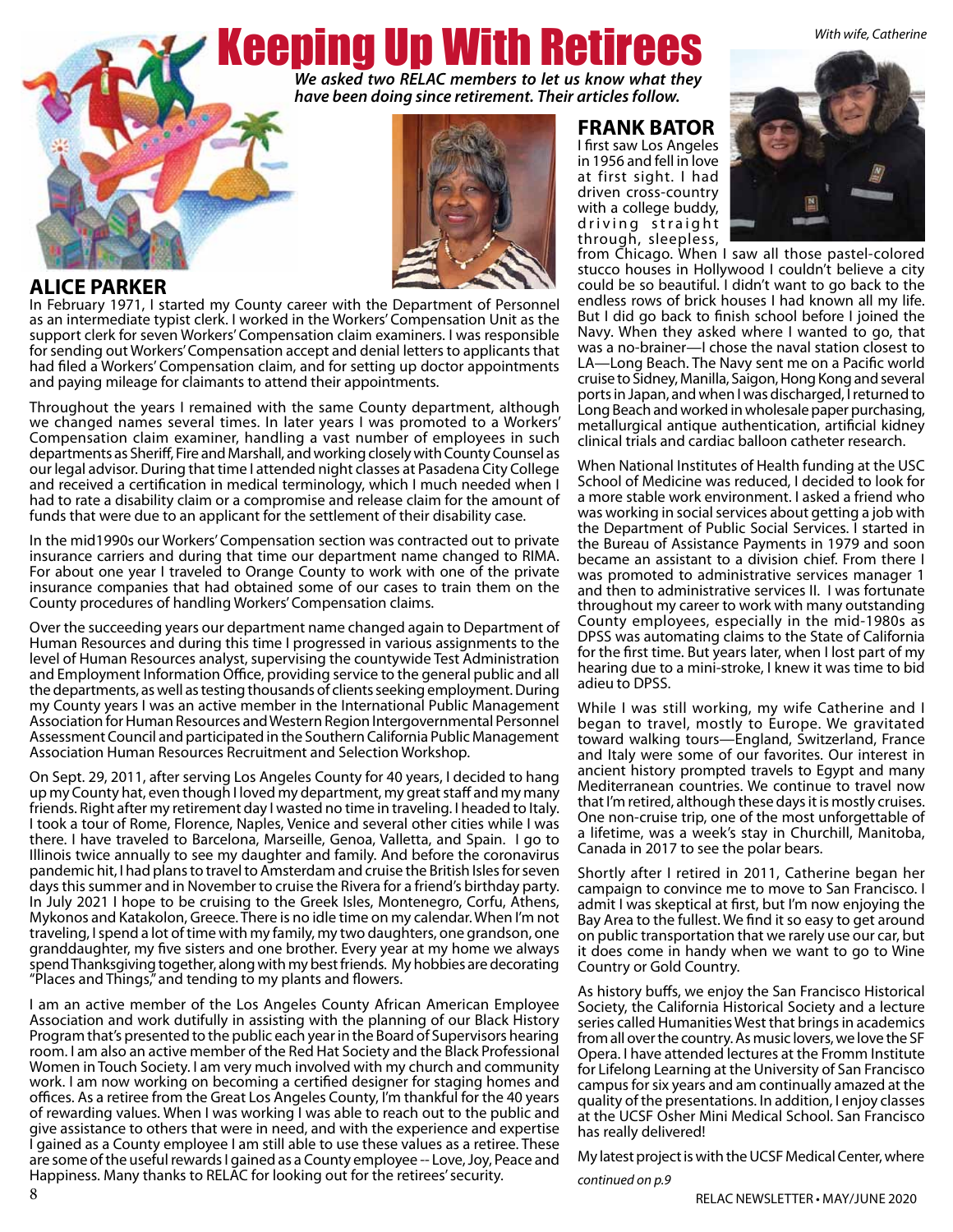# **RELAC Member Frank Bator Works to Improve Airline Experience for Seniors**

*(Editor's Note: This story appeared in the San Francisco Chronicle on Dec. 21, 2019, before the coronavirus pandemic hit the United States. Though travel has been highly restricted, we are running the story because it features RELAC member Frank Bator's efforts to improve airline experiences for seniors. )*

#### *by Mallory Moench*

Frank Bator has sailed on the Nile, watched polar bears in Canada, and cruised around the British Isles — all after flying out of San Francisco International Airport in the past seven years. But when the 83-year-old San Franciscan's health took a turn for the worse this year, traveling got harder. "Our travel plans — they came to a screeching halt," Bator said.

In San Francisco, home to the seventh-busiest airport in the country, older adults are the fastest-growing population — despite the city's reputation as a magnet for young tech workers. By 2030, nearly 1 in 3 residents will be older than 60, the city predicts. And they like to travel. Half of Baby Boomers surveyed by AARP took an average of five trips this year. But flying can be stressful and hazardous. Two seniors died falling down airport escalators — one in Detroit, the other in Portland, Ore. — in the past two years, local TV stations reported. In less extreme cases, for people suffering from dementia, flying can be disorienting, and switching time zones throw off medication schedules. If travelers have trouble walking, they need to arrange for a wheelchair. If they depend on an oxygen tank, they have to get a portable plastic one.

"Patients are asking me (about traveling) at least once a week, telling me about a trip that they're planning. People want to go and see their family members, but they're afraid to plan," said Leah Witt, assistant clinical professor in geriatrics and pulmonary medicine at UCSF. "The sheer overwhelming challenge of planning a trip is too much for some people. Travel's not medical, but it certainly is a part of wellbeing, especially as people and families live further and further apart." Last year, Witt joined a collaboration with SFO to research ways to improve the travel experience for seniors. She had two goals: raise awareness for airport staff about how best to interact with the elderly and educate doctors on how to advise geriatric patients about travel. The research involved scouring for best practices from airports around the world and taking input from a focus group of travelers who have hearing and visual impairments. "It's definitely a growing demographic. The whole purpose of the project is to better serve that demographic," SFO Guest Service Manager Brian Poole said. The airport wants to ensure that its employees "stop and think about what they're doing, and know that people are not like us, they're not used to coming to the airport, and might need some extra help," Poole said.

Frequent flier Bator, who took four trips from SFO this year, sees room for improvement. He suggested making restroom signs more distinct, possibly with different colors, so they're easier to see. "For a senior that really needs to go, I think it would helpful," he said. SFO spokesman Doug Yakel said the airport has installed large-scale restroom pictograms at restroom entrances to be more distinctive. Redesigned maps and signs in the new Harvey Milk Terminal 1 and Terminal 2 reference the nearest restroom using text and pictures; the idea is to provide travelers a better sense of where they are and how long it will take to get to other destinations. The airport is also installing large backlit maps at key locations.

Bator also suggested raising terminal seats so it's easier for an older person to use them. Yakel said SFO has been introducing seating of varying heights in all terminals, with six seating styles and heights at a single gate area at Terminal 1. Other changes will come slowly as the airport renovates Terminal 3, including adding a hearing loop, a frequency that travelers with hearing aids can tune to and listen for announcements.

A big challenge is getting through security screenings — which can be stressful even for the youngest and healthiest person. Bator had his hips and left knee replaced, so he sets off an alarm when walking through a traditional security scanner. So he always tells the first security agent he sees, and prefers the full-body scanner that can show where the metal is inside his body. If it isn't available, he has to be searched and on occasion has to take his shoes off. The Transportation Security Administration doesn't require travelers older than 75 to remove their shoes or light jacket unless they need additional screening. If they are unable to stand, TSA adjusts. Passengers with medical conditions or disabilities can get TSA PreCheck and don't have to remove shoes, laptops, liquids, belts, or light jackets. While rules are up to TSA, SFO has started to open more-advanced screening lanes in Terminals 1 and 3 to make the process easier, with more coming to other terminals, Yakel said. Bins are 25% bigger, and larger stainless steel countertops allow several passengers to place their items in bins at the same time. Automated conveyor belts pull bins into the X-ray machines and return them to the front of the line for passengers.

Another of Bator's challenges is getting to a ridehailing pickup, because Uber and Lyft operate from a parking garage a walk away from the SFO arrivals terminal. All pickup areas comply with the Americans with Disabilities Act, and riders needing a wheelchairaccessible vehicle can always request curbside pickup, Yakel said. Passengers can also choose a premium service from Uber or Lyft to get picked up curbside.

SFO is also working on redesigning its accessibility website to make it more user-friendly, inclusive and comprehensive, with information about the airport and an elderly travel checklist. And starting in 2020, Witt will help lead monthly customer service training sessions on disability and cultural awareness, to help them be more aware of what aging passengers might need. It's not the first time the university or the airport have helped vulnerable populations. SFO runs annual flight simulations for hundreds of families with autistic children to make travel easier, and Witt has trained the San Francisco Police Department on how to approach the elderly. Now, they're coming together to tackle challenges for the growing number of older travelers.

In August, Bator was diagnosed with a spinal cord condition that sends pain shooting down his leg. Any travel plans are on hold for now as he heals. But his 72-year-old wife, Catherine, hopes he can recover in time to go to Paris in June to study French — flying out of SFO, of course.

## **Travel tips for seniors**

• Consult your doctor.

• Select accessibility options at booking and call your airline to make sure it can accommodate you.

• Bring medication in your carry-on in case your luggage gets lost.

• Remember that if you're 75 or older, you don't need to remove your shoes or light jacket in security lines. If you have a question about going through security and what you can bring, call the TSA Cares helpline: (855) 787-2227 from 6 a.m. to 6 p.m. Monday through Friday, except federal holidays.

• If you need to use the bathroom frequently, choose an aisle seat near the restroom.

• Carry medical documents, including a list of health care providers, conditions, medications, allergies, insurance and life-sustaining wishes in case of emergency.

#### **Bator continued from p.8**

I am working with the Geriatrics Department on an effort to make San Francisco International Airport more accessible to seniors. Our initial recommendations will be used to form a "watchdog" group of experienced senior travelers to advise airports nationally on the topic of age-friendly travel.

Thinking back now to my days at DPSS as I approached retirement, I remember I was worried that I would be bored without the responsibilities of a job. I could not have been more wrong!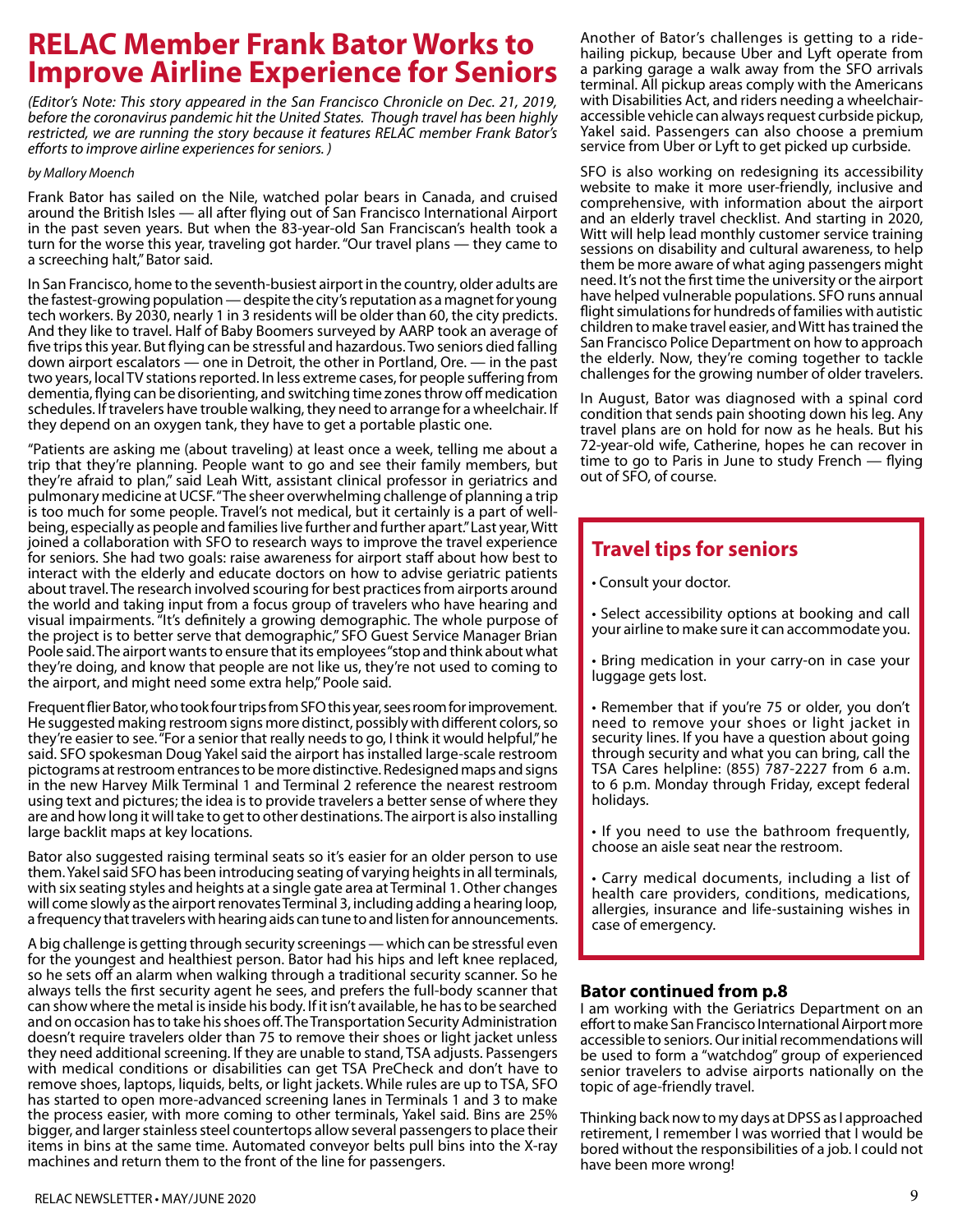## **Women Take Lead at Library**

LA County Library has had eight library direc- tors...and seven of them have been women**.** Starting with Celia Gleason in 1912 - *eight years before the 19th Amendment guaranteed women the right to vote* - through today, with Skye Patrick.

Gleason ordered the first book for the Los Angeles County Free Library system**:** Little Women by Louisa May Alcott.



*LA County Library Directors: Celia Gleason (1912-1924),* 



#### **Peinado continued from p.6**

I have always believed in counting my blessings, and where I can, pay it forward. During my County career I have trained thousands at every level and in every department, and have given my best HR advice to countless executives. I also looked for ways to have deeper impact in the County. I was proud to be an executive member of the County's Management Council and served for 10 years  $-$  i took great pride in being a presenter at seminars and conferences. I also strongly believe in serving our youth by sharing my time or treasure, especially those youths that are underserved. For many years, I participated in conferences at the University of California at Santa Barbara – my alma mater – and was speaker to yet-tobe first generation students to attend college. Before retiring, I signed up to participate in the DHR-operated County Employee Youth Mentoring Program and I now have the privilege to be a Catholic Big Brother mentor for a 12-year-old boy who lives in the north Long Beach area. I have hopes of inspiring him to be a firstgeneration college student and to positively impact his social/economic mobility.

Finally, it is my hope to be able to share my passion for serving others as a board member of RELAC. I'm honored to be a member of a board that sees its mission to be a source of advocacy, support, and betterment of retirees of the County of Los Angeles – the best county in the country.





## **Cordova is CSULA's "Professor-for-a-Day"**

Former County executive Richard Cordova was "professor for a day" at California State University, Los Angeles in February, speaking to 80 students and faculty in the Graduate and Undergraduate Healthcare Management Programs. Cordova worked for the Chief Administrative Office and Department of Health Services and was chief executive officer of LAC+USC Medical Center before leaving to join the private sector. He served as CEO of San Francisco Medical Center, Kaiser-Permanente of Southern California and the Children's Hospital of Los Angeles before retiring. Photo shows Cordova and faculty, including RELAC member Barry Hunt (at right of Cordova), a former County colleague and present member of the CSULA College of Business and Economics faculty.

#### *Skye Patrick (started 2016).* **Home Transfers Between Parent & Child, Grandparent & Grandchild May Be Exempt From Tax Reassessment**

Propositions 58 & 193 provide tax relief for property transfers between parents and children, and in some cases, from grandparents to grandchildren. Collectively, they make it easier to keep property in the family.

In general, Proposition 58 states that property transfers, from parent to child or child to parent, may be exempt from reassessment. Proposition 193 expands this tax relief to include transfers from grandparents to grandchildren.

In both cases, a claim must be filed within three years of the date of transfer to receive the full benefit of the exclusion. In addition to tax relief on the main home, you may claim an exemption on transfers of other property with an assessed value of up to \$1 million. The \$1 million exemption applies separately to each eligible person. A \$2 million limit applies to community property of an eligible married couple.

For more specific information regarding both exclusions, go to the County Assessor Office website at. https://assessor.lacounty.gov/proposition-58-andproposition-193/

#### **Kelly continued from p.6**

are jealous that I have a table for two in my kitchen. It really is all about perspective.

I am currently single.

Things I enjoy in retirement are really good food and really good wine, vacations to national parks, day-long hikes here in Southern California, improving my American Sign Language skills (my best friend is deaf), reading, and getting to know and spend time with my great nieces and nephews. I am also excited about traveling in my retirement. Last fall I was sailing in the south of France and then spent several weeks in the archipelago that is The Republic of Malta where, among other things, I earned my journeyman falconer designation. (A falconer flies large birds for hunting purposes.)

I have tremendous admiration and respect for people who dedicate themselves to serving others, and that's what our County of Los Angeles retirees did when they were employed by the County. They were admirable public servants. I believe it was Grover Cleveland who said, "I consider the pension list of the republic to be a roll of honor."

I look forward to serving the members of RELAC.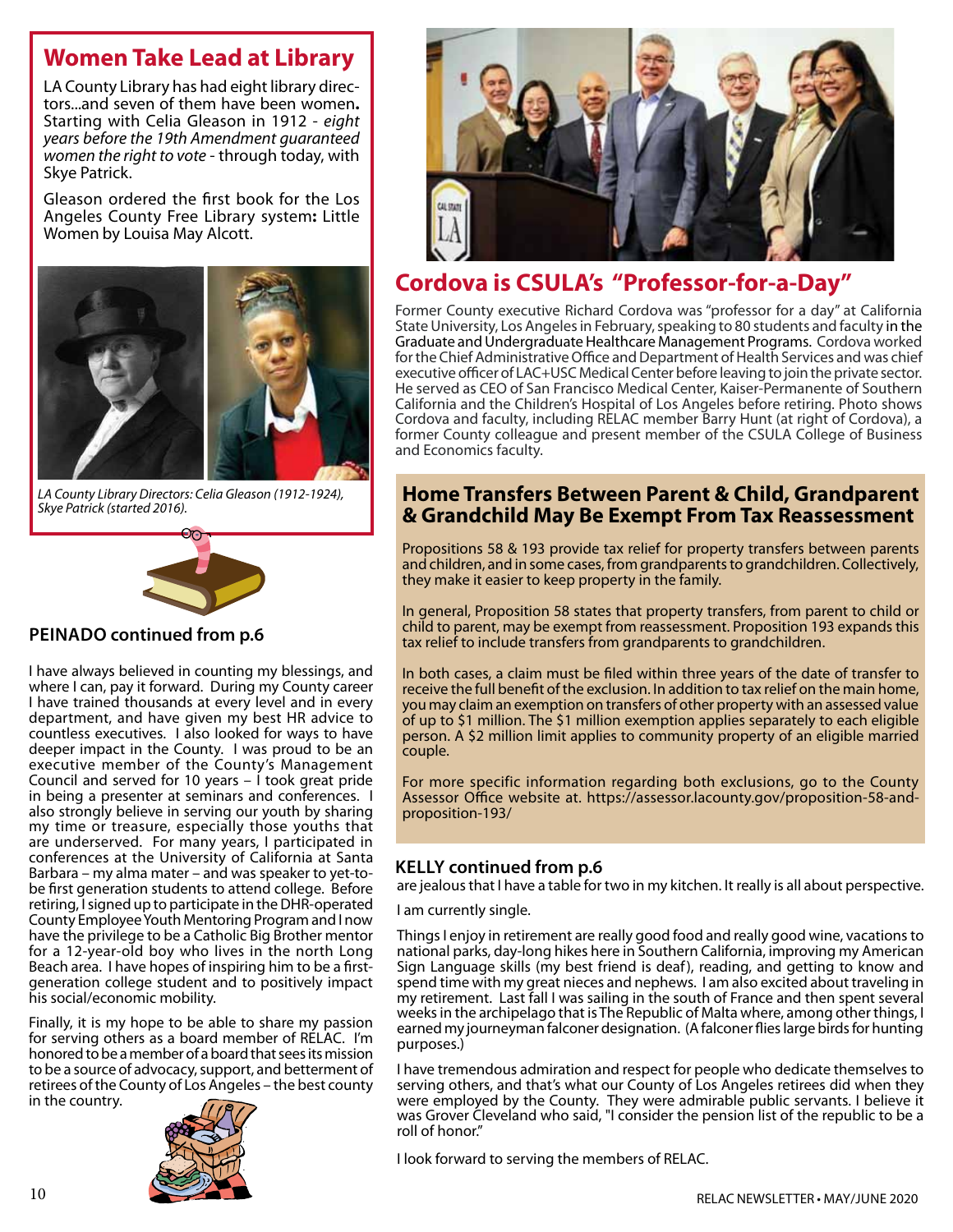

## **Former Auditor-Controller Mark Bloodgood Dies at Age 94**

*(Editor's Note: RELAC member Mark Bloodgood, who was the County's longest-serving auditor-controller, died Dec. 4, 2019, but the notice of his death did not appear on LACERA's monthly report until February 2020 so we were unaware of his passing until then. We reached out to the Auditor-Controller's Office for information and wish to thank Arlene Barrera, the County's new auditor-controller, for researching and writing this article. Our thanks also to Nancy Singer, Pat Miskovich and Marianne Reich for their assistance in providing information for the story.)*

*by Arlene Barrera, Los Angeles County Auditor-Controller*

Mark Bloodgood was born on Sept, 8, 1925 in Glendale, California. In his role as auditor-controller for over 23 years, Mark remains the longest tenured auditorcontroller in Los Angeles County's history. He began his career in the Department of Auditor-Controller's Audit Division in 1948 and moved to the Executive Office as the executive assistant in 1961. Mark also served as chief deputy to Roscoe Hollinger before replacing his boss as auditor-controller in June 1967, a position he held until his retirement in November 1990.

Mark was a calm, kind, and very approachable gentleman who treated staff of all levels with respect and consideration. Former Chief Administrative Officer and friend Richard Dixon remembers being a very lowlevel worker when he first met Mark, who had already promoted to an executive position. Richard fondly remembers Mark as treating him with the same warm, helpful friendship when they first met as when Richard became CAO. Many staff who worked for Mark felt the same way about him.

Mark directed the Department of Auditor-Controller through a number of significant changes, even defending the department's authority to audit all County departments. In December 1986, newly elected Assessor John Lynch ordered Auditor-Controller staff out of his office, calling their audit disruptive. Mark agreed to allow the new assessor time to reorganize his office before resuming the audit. However, three months later, in a private conversation, Lynch informed Mark that the auditors could not return to his office without a court order. Even then, Lynch said he would fight the court order all the way to the Supreme Court. After gaining support from the Board of Supervisors, the audit resumed shortly after the conversation.

County employees began receiving their payroll via direct deposit under Mark. However, Mark's long-time secretary, Pat Miskovich was dispatched monthly to pick up his paper check because he did not trust the system.

Mark was an active member of the State Association of County Auditors (SACA), serving as president in 1981 *continued on p.12*



## **Longtime Court Commissioner Sam Bubrick Dies at Age 102**

*(Editor's Note: Former L.A. County Commissioner Sam Bubrick, a RELAC member since 1984, died on March 23 at age 102. This story ran in the L.A. Times on May 16, 2007 when he was still working at age 90. Bubrick, a highly knowledgeable and no-nonsense commissioner who presided over 603 jury trials, earned the respect of those who worked for and alongside him at the Clara Shortridge Foltz Criminal Justice Center, where he* 

*spent the majority of his career. He was a mentor to many and is remembered fondly by his colleagues.)* 

 *By Valerie Reitman Times Staff Writer*

The words "Happy Retirement" had been smudged off the huge sheet cake gracing the 13th floor courtroom's witness stand Tuesday. The baker got the "happy" right, but the "retirement" was a mistake. The cake was to celebrate the 90th birthday of Los Angeles County Superior Court Commissioner Sam Bubrick, who has no intention of retiring any time soon. Nor did anyone want to give him any ideas along those lines. "Every judge makes him promise not to," Judge Steven Van Sicklen told the more than 120 judges, attorneys and staffers who packed the benches and jury box of the criminal courtroom for the luncheon in Bubrick's honor.

They needn't have worried. Bubrick -- who is spry, razor sharp and looks at least two, maybe three decades younger than he is -- says he has no plans to give up the bench in the foreseeable future. He says he wouldn't know what to do with himself if he did. Why not retire and take some time to relax, a reporter asks, see the world, enjoy yourself? "Enjoy? Enjoy what?" he retorts in the grumpy-but-disarming manner that he's legendary for around the courthouse. "What the heck would I do with myself if I didn't have this place to go to?"

Since 1950, Bubrick has driven to work at Temple Avenue and Broadway in downtown Los Angeles. He graduated from law school at Loyola University at age 33. Before law school, he spent six years as an officer in the Army during World War II, stationed in England, France and Germany. He started his law career working with a criminal defense attorney in a building near the courthouse, defending drug dealers and accused murderers. One of his most notorious clients was Tex Watson, one of those convicted in murders committed by the Charles Manson family.

Bubrick was appointed to the bench in 1972. Commissioners are attorneys selected by the judges of a court to perform certain judicial duties. Bubrick was sworn in by Justice Joseph Wapner, who would later go on to fame on "The People's Court" television show. Over the next two decades, Bubrick would preside over more than 600 jury trials. He could be tough -- particularly on attorneys who tried to argue with him or questioned his judgment -- helping to earn the nickname "Hollerin' Sam."

As a young criminal defense lawyer, Peter Espinoza, now a fellow judge, recalled Bubrick chastising him for trying to extol the virtues of Espinoza's client, a drug dealer. "Counselor, I lived in a house built by heroin," Espinoza recalled Bubrick telling him, in a joking reference to the many drug dealers Bubrick had represented. Bubrick wasn't going to let anyone try to paint them as good people and waste his time; he wanted attorneys to argue the law. Espinoza said he took the advice "and we took our sentence."

Bubrick also isn't fond of backtalk from attorneys who don't agree with him. "I didn't mind raising my voice," Bubrick recalled after the party. "When I was a lawyer, nobody ever talked back to the judge." Bubrick tried to retire once -- when he was 75 -- so he and his wife could travel more and spend more time together. But shortly afterward, Harriet was diagnosed with brain cancer and died. It was two months shy of their 50th wedding anniversary. Bubrick threw himself back into work.

For the last 14 years, he has been reviewing writs of habeas corpus three days a week for Van Sicklen, the supervising judge of the criminal department. Bubrick's usually the first one in the office, driving from his Westwood home and arriving downtown by 6:30 a.m., sometimes griping that the courthouse elevators to his 13th-floor office are "powered by pigeons." One cup of coffee, and he dives into the petitions filed by prisoners who have been denied parole or have been given parole only to have the attorney general's office or Gov. Arnold Schwarzenegger reject it.

It's frustrating work in some ways, Bubrick said, because the few petitions they accept are usually rejected, too. "It's political. Nobody wants to be subject to the Dukakis syndrome," he said, referring to a paroled prisoner who committed murder after his release while the former presidential candidate was governor of Massachusetts. Nevertheless, it's the kind of work that is essential to the judicial system, Van Sicklen said.

RELAC NEWSLETTER • MAY/JUNE 2020 **continued on p.12 continued on p.12** 11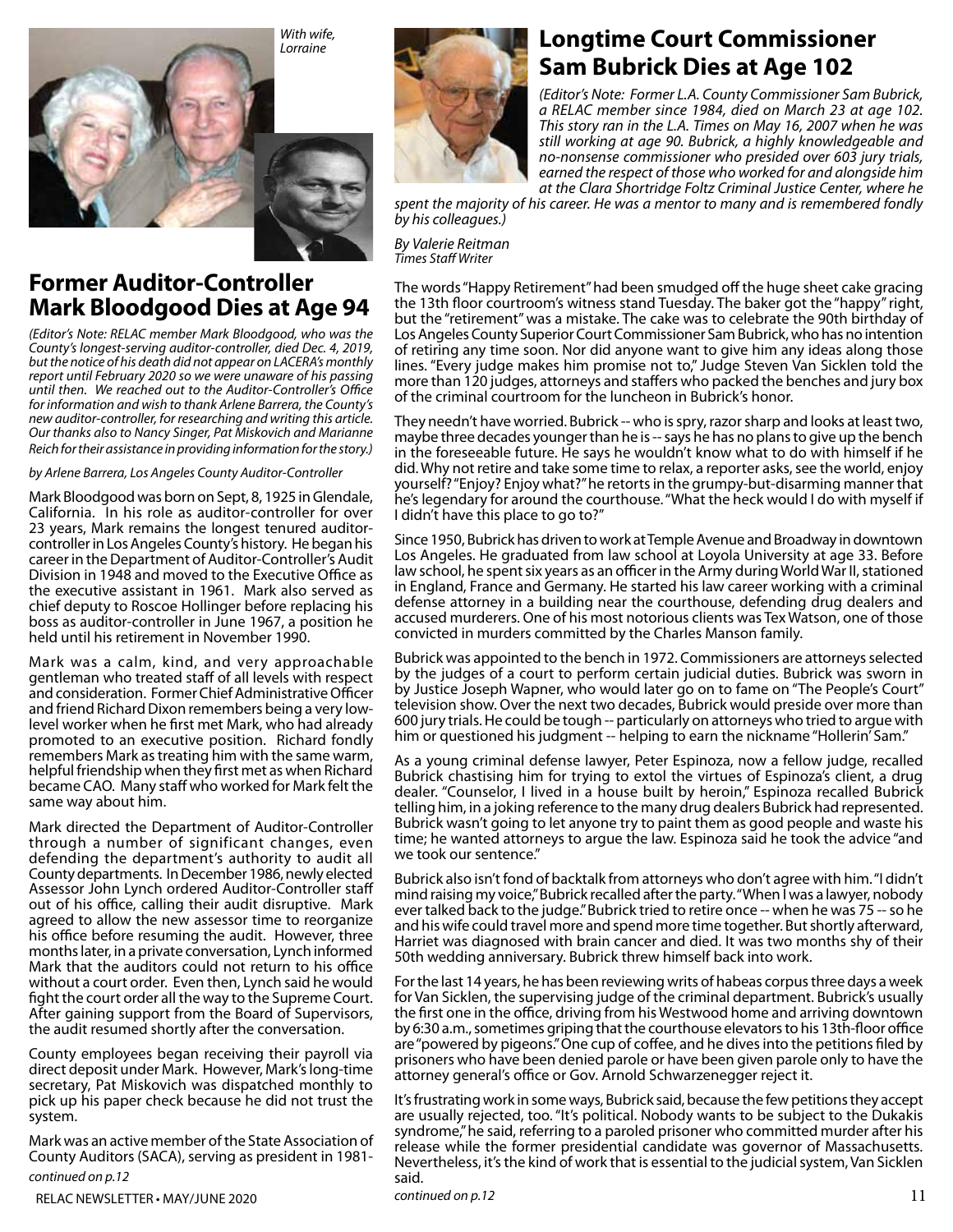# **Retiree Notes**





*With Supervisor Janice Hahn With Sheryl Spiller*

#### **Steven Golightly Retires as Head of Child Support**  *by Evelyn Gutierrez*

*RELAC Newsletter Committee*

A festive and fun-filled celebration on Feb. 15 marked the retirement of Steven Golightly, PhD., director of L.A. County Child Support Services. Attended by County department heads, both active and retired, family, admiring County employees and friends, the celebration featured mistress of ceremonies Lisa Garrett, director of personnel. Garrett introduced County, state and national executives paying tribute to Golightly, the director of the largest locally-administered child support services department in the nation.

County Quality and Productivity Commission (QPC) members recognized Golightly as the recipient of its 2015 Silver Eagle Award for the "Predicting Prosperity. It's Just Analytical" program, which transformed the department's approach to case management. A playful skit by County CEO Sachi Hamai and retired County Treasurer-Tax Collector Joseph Kelly showcased Golightly's innovative use of a sophisticated predictive analytics model to forecast the outcomes of child support services casework.

During his public service career, Golightly was the recipient of the Child Support Directors Association of California Truly B. Knox award for outstanding contributions to the California Child Support Program, the American Society for Public Administration's Dykstra Award for Excellence in Government and the L.A County QPC Chairman's Award for Leadership Excellence.

Closing the celebration, Golightly said, "I believe that it is a privilege and an honor to be able to help improve the quality of life for the children and families we touch every day in our work. As a public servant, I hope sharing the benefits of my experience will help my colleagues to provide better services to the public. Retiring from public service is not retiring from life. I am starting a new chapter and will now work on things I had put on hold."

Wishing Golightly, now a retired member of RELAC, a happy and healthy new chapter in life, QPC Commissioner and RELAC Board member Evelyn Gutierrez congratulated him on his accomplishments as a role model for County executives and managers. "Steven has truly enhanced the productivity and quality of service provided to the County's diverse and underserved communities. I wish Steven only the best as he begins the next amazing and rewarding phase of life."

Fellow retired County department head and RELAC Board member Kelly added,



*Sachi Hamai, Joe Kelly*

"Steven was committed to continuous learning and management training, both through the Management Council, which he led for many years, as well as the Leadership Development Program in the Child Support Services Department. A number of executive leaders in the child support services departments in this state also worked for Steven prior to assuming their respective positions, a testament to his ability to prepare the leaders of tomorrow. As an organization, we were so lucky to have him with us, and I wish him the best in his retirement."



John Wicker's retirement celebration scheduled at the Arboretum & Botanic Garden for March 19 was to have been a tribute to his 40+ year public service career and his leadership as L.A. County's director of the Department of Parks & Recreation. However, due to the coronavirus "social distancing" order, his retirement celebration was cancelled. Disappointed colleagues, staff and friends expressed their best wishes through e-mail, texting and calls wishing Wicker the best in his retirement effective March 27.

A second disappointment was the cancellation of the Board of Supervisors presentation of his retirement scroll on Tuesday, March 17. Disappointed staff and friends again wished Wicker the best.

#### **Wicker's e-mail to friends and colleagues follows:**

*"As you know, due to the coronavirus pandemic, I cancelled my retirement party. Hopefully, I may be able to reschedule when things are better. In the meantime, my staff presented me with a gift from all of you. I am definitely going to use it and paddle around on our local lakes and beaches, when I can. I should have some extra time now. Thank you all for your generosity. The best gift of all has been your friendship. Los Angeles County has been my family for over 40 years. I will cherish the memories for the rest of my life."* 



*Wicker with gift from staff*

#### **Bubrick continued from p.11**

Bubrick's "heart is very big," Van Sicklen said, when his experiences might have turned it to stone. "It's full of gold. I wouldn't call it love, but respect -- respect for people in prison. He's exactly the person who should be doing this." Van Sicklen added that "most of us think we're important," only to come back from vacation and realize that everything went along just fine. Not so with Bubrick. "This is somebody who goes on vacation, and everybody realizes how much trouble they're in."

#### **Bloodgood continued from p.11**

1982. In 1993, Mark played host to the organization's annual conference in Marina del Rey.

Mark passed away on Dec. 4, 2019 at the age of 94 in La Crescenta. He was preceded in death by his wife of 69 years, Lorraine, and he leaves behind two sons, five grandchildren and eight grandchildren. Mark will be missed by his many friends and colleagues, but his picture remains as a remembrance in the hallway where he spent his working days.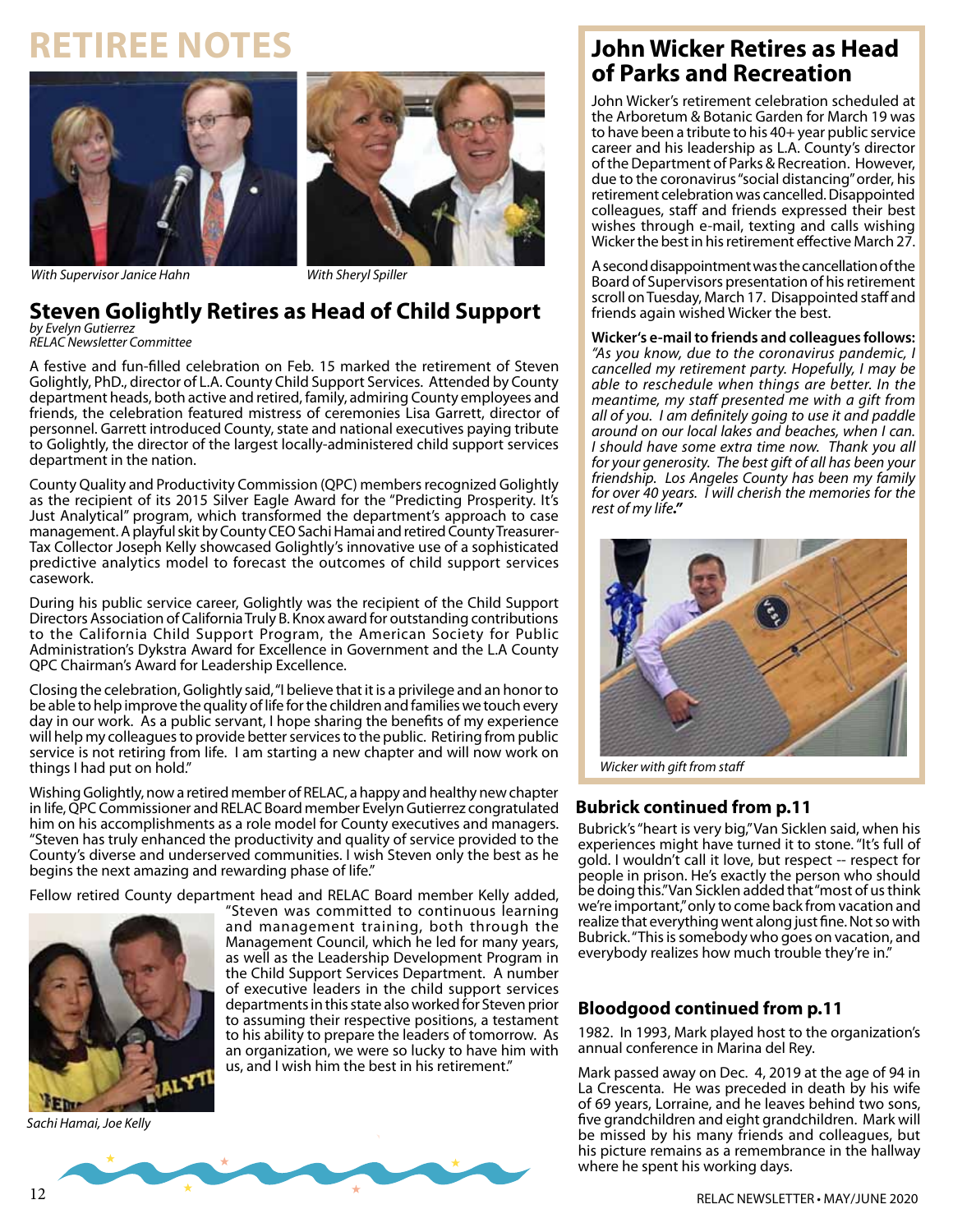

#### **BIRTHDAYS:**

He says he's older than we think: Former Supervisor **Pete Schabarum** celebrated his 91st birthday in January, not 90th as earlier reported.















*Bubrick*



*Haddad*



*Leonard* 



*Pawlowski*



*Villalobos*



**RETIREMENTS: John Wicker**, who was a 37-year employee of the Parks and Recreation Department (hired initially as a lake lifeguard) when he was named director in March 2016. Chief Executive Officer **Sachi Hamai** postponed her March 30 retirement through at least June, saying she and the Board of Supervisors agreed it was in the best interests of the County to have continuity of leadership during the coronavirus pandemic. **Fesia Davenport**, Hamai's chief deputy, had been designated by the Board to serve as acting CEO upon Hamai's departure, at salary of \$450,000.

#### **DEATHS:**

**Mark Bloodgood**, 94, auditor-controller from June 30, 1967 until his retirement on Dec. 3, 1990, with 42 years of County service. **Charles "Chuck" Leonard**, former driver to Chief Administrative Officer Art Will and aide in the Public Information Office, retiring in January 1990, who died in February after suffering a stroke approximately six months earlier. **Sam Bubrick**, 102, who as an attorney defended Tex Watson during the Charles Manson trial, before becoming a Superior Court commissioner in 1972. **Stuart Ketchum,** 93, director emeritus of the Music Center and key player in getting the Walt Disney Concert Hall built. **Russell Steven Kussman**, 71, a Superior Court judge from 2010-2016, after seven-year battle with lung cancer. **Joyce Penido**, 92, a Founder of the Music Center and member of the Blue Ribbon Committee and Center Theater Group. Dr. **Zack Haddad**, 82, director of allergy and immunology at LAC+USC Medical Center for 30 years. **Katherine Offenhauser**, 90, chairman of the Costume Counsel at the Museum of Art, and founding member of LACMA and the Music Center. East Los Angeles activist **Ralph Villalobos**, 100, who was involved with the creation of the Med Ocho ward at LAC+USC Medical Center, the first to offer Spanish language services at all levels of care to patients. Former Sheriff's Sgt. **Charles Lane**, who retired in 1990 after 22 years. **Lester Davidson**, 64, a County ocean lifeguard at Dockweiler and Torrance Beach for 40 years**. Norwin "Philip" Estepa,** longtime employee of the Board of Supervisors Executive Office Assessment Appeals Board, who previously worked for the Departments of Mental Health and Child Support. **Robert Bacharach**, 79, husband of Jacki Bacharach, long-time member of the Quality and Productivity Commission.

#### **APPOINTMENTS:**

**Tony Bell**, recently retired as assistant chief deputy/communications deputy to Supervisor Kathryn<br>Barger, appointed by the supervisor to the Commission on Alcohol and Other Drugs**. Norma Garcia**, chief deputy director of the Parks and Recreation Department, named acting director, at salary of \$257,082, to replace retiring John Wicker. Garcia was a Board of Supervisors deputy before joining the department as assistant director. **Veronica Pawlowski**, an attorney in the County Counsel's Office who advised the Departments of Children and Family Services and Probation and the Los Angeles Homeless Services Authority, named justice deputy to Supervisor Sheila Kuehl.

#### **HEALTH:**

**Placido Domingo**, 79, former general director of the Los Angeles Opera, announced in late March he had tested positive for coronavirus and was in self-isolation with his family in Spain, just days after saying he would donate \$500,000 to sexual harassment eradication programs and a fund that helps opera employees in crisis, following the L.A. Opera and the American Guild of Musical Artists finding sexual harassment allegations against him to be credible.

#### **ELECTIONS:**

District Attorney **Jackie Lacey** narrowly failed to get a majority of the votes in the March election (receiving 49 percent), so faces a run-off in November against former San Francisco DA **George Gascon,**  who got 28 percent. Supervisor **Mark Ridley-Thomas**, who is being termed out of his County position, is in a run-off with Grace Yoo for a seat on the Los Angeles City Council after getting 44 percent of the vote to Yoo's 24 percent. L.A. City Councilman **Herb Wesson** and state Sen. **Holly Mitchell** are in a run-off for Ridley-Thomas' seat on the Board of Supervisors after receiving 30 and 29 percent of the vote respectively. Supervisors **Janice Hahn** and **Kathryn Barger** were re-elected, getting 76 and 59 percent of the ballots respectively.

#### **COURTS:**

An administrative law judge recommended to the state medical board that Dr. **Guillermo Andres Cor- tes** lose his medical license for sexually assaulting a fellow doctor while he was working at LAC+USC Medical Center in 2015.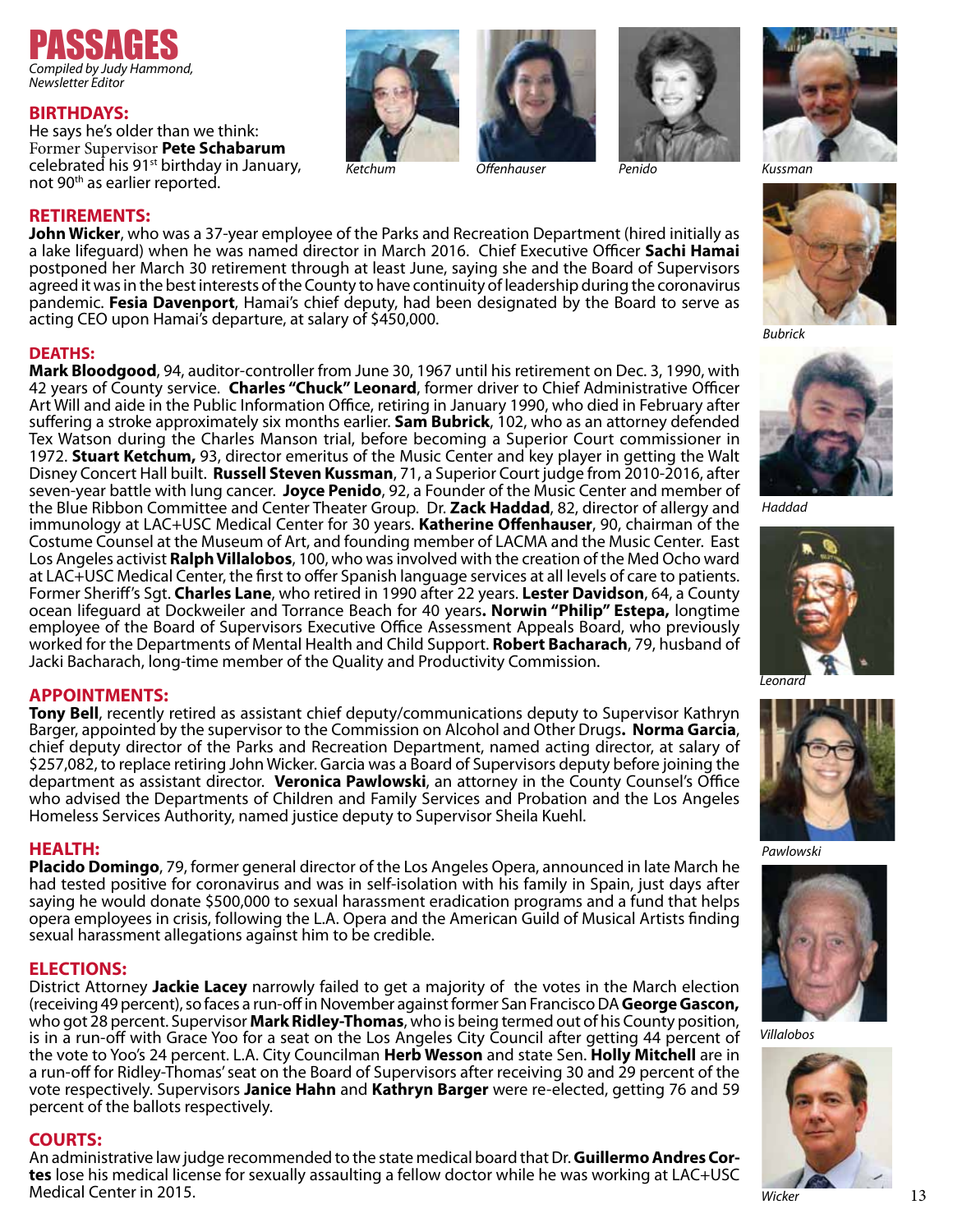

#### **Inside LA County** *by Judy Hammond*

Closed parks, golf courses, trails, beaches, libraries, senior centers, public buildings. Canceled events. Early release of prisoners. Daily press conferences. Working from home. All part of the new normal in Los Angeles County due to the coronavirus pandemic.

The County Health Agency is no more. It has been replaced by the Alliance for Health Integration. The mission is the same: coordinate the services across the Departments of Public Health, Mental Health and Health Services to foster stronger integration of care and programming. But instead of the directors of the three departments answering to the head of the Health Agency, who was hired by the Board of Supervisors, under the new structure the chief operating officer (COO) of the Alliance is hired by the department heads and reports to them. The directors of the three departments make up the Alliance governing board and will annually rotate the chair responsibilities, which will include facilitating Alliance meetings, ensuring timely response and follow-up on action items, serving as primary department director point of contact, and providing primary day-to-day support for the COO. The Health Agency was created in 2015 at the urging of then-Health Services Director Dr. Mitchell Katz, who became its first director (while continuing to head DHS) until he relocated to New York in 2018. Fred Leaf, who became interim director after Katz departed, recently retired. The three health departments represent one-third of the County's workforce and over one-third of the total County budget.

The MTA is moving forward with plans to extend the Gold Line to Whittier, connecting the eastern part of the County to downtown L.A., with hopes of completing the project before the 2028 Olympics.

Supervisors aren't happy with the focus of the 30-year-old Los Angeles Homeless Service Authority, asking that its structure be reviewed to include all the County's 88 cities in addressing homelessness.

The County has ended so-called "pile-on" administrative fees imposed on justice system fines, noting they can add up to thousands of dollars for a single conviction, unfairly burdening people, without helping the County as the revenue has gone to collection and enforcement costs. Of the average \$121 million assessed each year, only about \$4.5 million was actually collected. Supervisors said ending the fees will allow struggling individuals to get back on their feet and readjust to society while better spending taxpayer money.

Critics were unsuccessful in persuading the County Museum of Art to abandon its \$750 million project to revamp the campus by replacing four buildings with a single-story exhibition hall straddling Wilshire Boulevard. Demolition of the buildings began April 6 and is expected to be completed in late summer.

Ex-Sheriff Lee Baca lost his bid to be released from a Texas prison because of the coronavirus pandemic. A federal judge acknowledged that Baca, 77, had an increased risk of catching the virus in prison, but said releasing him would not mitigate the threat to his health because there is no safe haven from the disease. The judge also denied Baca's request to have his conviction and sentence vacated. Baca's attorney, who said Baca was in the late stages of Alzheimer's disease, indicated he would immediately appeal the ruling. As of April, Baca had served two months of his three-year sentence.

The Board of Supervisors unanimously approved release of \$15 million to allow the Natural History Museum to begin its \$60 million renovation plan, which includes a new entrance, a new 400-seat theater and event space to replace the closed 1960 Jean Delacour Auditorium, a second café and outdoor gathering spaces.. The project is the first step in a 10-year plan that includes a redesign of the La Brea Tar Pits and the museum there. No date has been set for construction to begin.

The Board of Supervisors replaced the sheriff as head of disaster preparedness and response, naming the chief executive officer to be in charge. The sheriff claimed the

action was retaliation and a power grab, but supervisors said the realignment was consistent with how many other counties in the state operate and was taken after the 2018 Woolsey fire showed more centralized coordination was needed in crisis response.

An independent, outside firm will analyze the County's voting operation after the new \$300 million highly touted system implemented in March resulted in equipment failure, inadequate staffing, confusion, and more than four hours wait for some voters. Supervisors said they want the problem fixed before the November election.

Supervisors approved Care First, Jails Last and created a new office to advance the initiative to make incarceration "a last resort" and treatment a first priority for the jails, filled with homeless, mentally ill and those with drug and alcohol addictions.

A tax measure on the March ballot to provide funding to the Fire Department failed to get the needed two-thirds vote, garnering only 52.59 percent.

District Attorney Jackie Lacey said her office had secured the dismissal of 66,000 marijuana convictions dating back to 1961, erasing felony records of 22,000 people and resulting in 15,000 having no criminal record.

A firm that removes organs, bone, skin and other tissues from bodies in the county morgue before autopsies are done will now take photos of the bodies to preserve evidence after some medical examiners complained they sometimes could not determine the causes of death.

After years of negotiations failed, the County filed a lawsuit to force the Sanitation Districts of Los Angeles County to fulfill a decades-old obligation to fund a regional park in Hacienda Heights on the Puente Hills site that was once the nation's largest landfill.

The "blue economy" or "ocean economy" is now an official economic sector tracked in the County. A new report compiled at the Port of Los Angeles showed 117,000 workers are directly employed in the region's ocean economy in the County, with an additional 82,500 jobs sustained by the industry.

Supervisors instructed the County real estate division to look into acquiring Little Sisters of the Poor, which is seeking a new operator, in San Pedro to continue providing a home to low-income seniors.

How quickly we forget…Supervisor Janice Hahn's blog twice misspelled former Supervisor Pete Schabarum's name when announcing plans to construct a space for dogs to play off-leash at "Schbaurum" Park, with separate areas for large and small dogs and drinking fountains for humans and canines.

Supervisors awarded a \$2.4 million contract to begin a \$4 million renovation of the 51-year-old Norwalk regional library. Construction is expected to be completed by December, unless delays are caused by the coronavirus.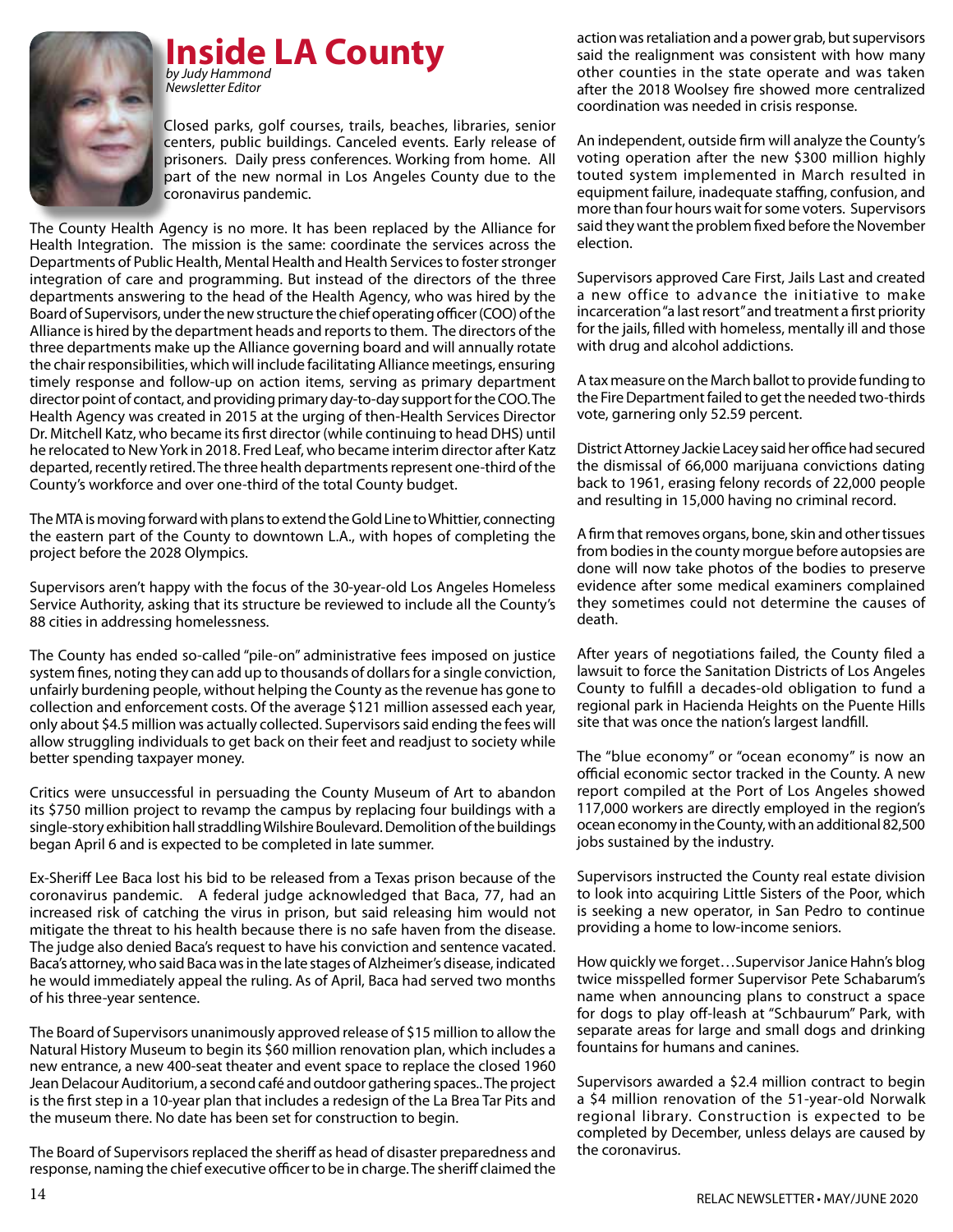# **IN MEMORIAM**

*This list includes retired employees, both RELAC members and non-members.*

**Agricultural Comm./Wgts & Meas. –** Fedrick R. Cunningham, Emil A. Zolfeghri

**Ambulatory Care Network –** Esther G. Suarez

**Assessor** - Eileen C. Neri, Allan Solk, Frances A. Stiglich, Donald E. Woods

**Auditor - Controller** - Herbert T. Amano, Mark H. Bloodgood, Barbara Harshaw

**Beaches & Harbors** – Anderson L. Marshall Jr.

**Board of Supervisors** – Norwin P. Estepa, Christian James Mapa **California Children's Services -** Maria Gastelum

**Chief Administrative Office –** Charles E. Leonard

**Chief Information Office** – Joe L. Arellano

**Child Support Services** - Charlotte A. Evans, Alejandro N. Resurreccion Jr., Natividad I. Santos

**Children & Family Services** - Helen J. Bryant, Tony Burrescia, Luis Covarrubias, Tania Galoosian, Jessie K. Gould, Kathy E. Helgeson, Carmen Lucille Mason, James C. Moran, Lydia L. Ramirez-Sarratt, Beverly S. Sloane, Darrell R. Spitzer, Ayfen Tsao, Joseph F. Villagran, Ruth Vorbach

**Correctional Health -** Elisea L. Mahoney

**County Counsel –** Eugene S. Dayton

**District Attorney** - Joann Glidden, Robert F. Kuhnert, Ophelia Macias, John E. Naccarato, Robert N. Sweet

**Engineer Facility** - Robert J. Alexander, Haig Kechejian

**Flood Control District** - Patrick H. Emery, Alfred Muhlethaler, James G. Sears, Wm. H. Walder

**Fire** - Gregory K. Barton, Arthur B. Contessotto, Constante Del Castillo, Charles L. Hambleton, Howard B. Hastings, Ronald L. King, Kurt Lindebaum, Barton Joe McPherson, Charles G. Millard, Samuel C. Neubauer, Charles T. Orr Jr., John T. Pender, Charles G. Potter, Luke S. Salerno, Stephen S. Troeger, Walter W. Walker Jr.

**Forestry/ Fire Warden** - Howard B. Hastings, Charles G. Millard **Harbor/UCLA Medical Center -** Paz G. Arevalo, Dante Boone, Wanda D. Bright, Estelita L. De Leos, Lucille Griffin, Irene Johnson, Juanita Kelly, Megumi T. Quesada

**Health Plan Administration -** Dorothy J. Rupkey, Helen M. Walker

**Health Services Administration** - Sadonya Antebi, Barbara Natalie Cota, Ida Garrett, Zack H. Haddad, Alicia M. King, Prinzola Mitchell, Lee Ethel Pickett, Barbara Jean Player, Lily. Y. Tommita, Gertrudes C. Verzosa

**Internal Services** - Imogene E. Ansley, Allana L. Cook, Delores E. Evans, Leo Grim, James E. Hall, Clifford Hamilton Jr., George D. Harrison, Ruby V. Hill Walker, Alicia A. Jones, Dennis P. Keene, Albert W. Kim, Bruce L. McGinnis

**Juvenile Court Health Services** - Patricia A. Glenn

**King-Drew Medical Center –** La V. Bayliss-Allen, Ladeth T. Espiritu, Veronica J. Fortaleza, Lorena Franklin, Julius I. Fuller, Mary Herman, Luvenia M. Lusk, Janice L. Mitchell, Emma South, Julia B. Wilkins, John A. Williams, Benita L. Wright

**LAC+USC Medical Center** – Sawai Angsumalikul, Ruth Apollo, Mittie J. Arthur, Stephanie E. Blair, Mary Evelyn Brown, Hernan Cortez, Beatrice Gatzek, Donald R. Gill, Jimmy J. Gomez, Josephine Harris-Tharp, Gertie M. Hollie, Margaret O. Hurst , Matthew J. La Van, Claudia Lares, Joanne M. Le Compte, Lorenzo J. Lewis, Esther Martus, , Michael A. Medici, Carmen Meza, June Nakatani , Irene Oliver, Yolanda Rengifo, Ramona Santisteuan, Sara R. Sepulveda, Dorothy Nell Thomas, Angelina C. Trinidad, Arthur Y. Uyesato **LACERA** - Jane Chan-Yu, Rachel Colon

**Medical Examiner-Coroner –** William E. Sherry, Doyle G. Tolbert **Mental Health** - Margaret C. Molina, Joseph S. Troyan

#### **Museum of Art - George P. Jones**

**Olive View/UCLA Medical Center -** Philip A. Balch, Daniel Joseph Rossi, Maria A. Sanchez

**Parks and Recreation** - George Aceves, Margaret Bennett, Roy T. Ito, Lonnie Mason, Restie Noriega, Charles H. Wright

**Probation** - Charlie Baker Jr., Nathaniel Bowie, Howard E. Brooks, Leslie L. Carroll, Kevin L. Clark, Eduardo P. Cordero, Robert J. Disimone, Bryant Fannin, Harold A. Garrison Jr., Nathaniel Jackson, John A. Jasinski, Paigr Johnson, Angela C. Lyles, Adrienne D. Miller, Sharon Anne Outzen, Tyrone L. Perry, John W. Randall, Edward E. Reid, Margaret M. Stiffler, Joyce Thomas, Virgil A. Vasquez

**Public Health Program** - Alpha W. Bodden, Thelma Egnozzi, Sibyl E. Howard, Han Pae Kim, Chizuye Koki, William Logan, Teresa H. Pena, Levy M. Robinson, Stephanie C. Taylor, Evarista Tenchavez **Public Library** - Payton Hamilton, Geneva M. Stoneham, Teresa T. Tarling

**Public Social Services -** Richard Alvarez, Mariam Ambartsumyan, Robert J. Anderson , Marjorie Berlin, Arlene Bonner, Georgia M. Brame, Eliza Calhoun, Jesse L. Carrington, Ngar M. Chan, Annie M. Chatman, Angelita P. Contreras, Angela Delgado, Marcia L. Doss, Doris Edwards, Glenadene Evans, Bennie J. Franklin, Maria Rosario A. Fujii, Bertha A. Higgins, Ruby Louise Howard, Charles R. Medlin Jr., Aida Montesinos, Rosalind Y. Murphy, Frances Navarro-Ross, Alexander Nguyen, Mauricio J. Perez, Jacqueline Oh, Thomas W. Pierce, Deborah Polee, Bernice Powell, Harry T. Postovoit, Susan L. Powell, Elvis Price, Ana M. Rafter, Gloria A. Rodriquez, Emalean Rowland, Felix J. Rusnak, Manuel J. Schonborn, Christopher D. Seals, Sidney L. Shirley, Margaret J. Smith, Verna L. Spears, Esther R. Sylvester, Leila M. Tavera, Cynthia L. Trojahn, Gahyle R. Unan, Ernest Wilson

**Public Works** - Albert R. Borquez, Frank J. Cessor, Richard W. Curry, Richard Dinsmoor, Ramesh K. Doshi, Juanita Dunn, Delbert L. Ford, Alvin J. Gorman, John F. Greer, Conrad Jang, Don F. Keene, Carole F. Mc Connell, Kei Oshiro, Matthew A. Rupp, Philip E. Smith, Rachel Ann Wilson

**Rancho Los Amigos Hospital** - Ana L. Castro, Phyllis A. Clarke, Lawrence F. Crawford, Rosie Hernandez, Belva Irene Miller, Doris Ervin Parran, Domitela Ross, Beverly Verdugo, Carmine P. Yadanza **Reg-Recorder/County Clerk** - Margaret Guerra, Victor S. Nava **Regional Planning** - Warner Kennedy

**Sheriff -** Floyd G. Autry, John Bartoline, Mary M. Berke, Emma M. Best, Martha H. Bravo, Russell Lewis Brown, Michael J. Dever, Thomas A. Dumas, John M. Duster, Richard R. Dyer, Diane M. Ecklund, Sandra L. Engelbart, Onne J. Garcia, Kathleen Mary Gillum, Michael R. Halloran, Hiroshi Isago, Reynold R. Itow, Ruby A. Kinkle, John H. Kocsis, Charles T. Lane, Gary G. Moore, Donald Neureither, Catharine K. Oshita, Paul G. Petredis, Matthew Seier, Katherine R. Vukovich, Donna J. West, Terrance K. Wiese, Laurie A. Wilson

**So. Cal. Air Pollution Control** - Robert G. Lunche

**South Bay Municipal Court** - Adrian V. Robinson

**Superior Court Human Resources** - Mary-Lou Weiand

**Superior Court/County Clerk -** Magdalena Booth, Sam Bubrick, Catherine Carper, Justina R. Del Rosario, Santos Espinoza, Melanie A. Funches, Lewis C. Hays, Elaine B. Leili, Stephen Lowry, Herbert May, Lucy Morga, Julio C. Piedra, Cathy M. Randle Jones, Norma L. Smith **Treasurer/ Tax Collector** - Melencio P. Alipio

**Women's Hospital** - Linnie T. Brooks

**Unidentified County Agency** – Herbert Victor Gramer, Frederick Rogers, Anna Rose Riley